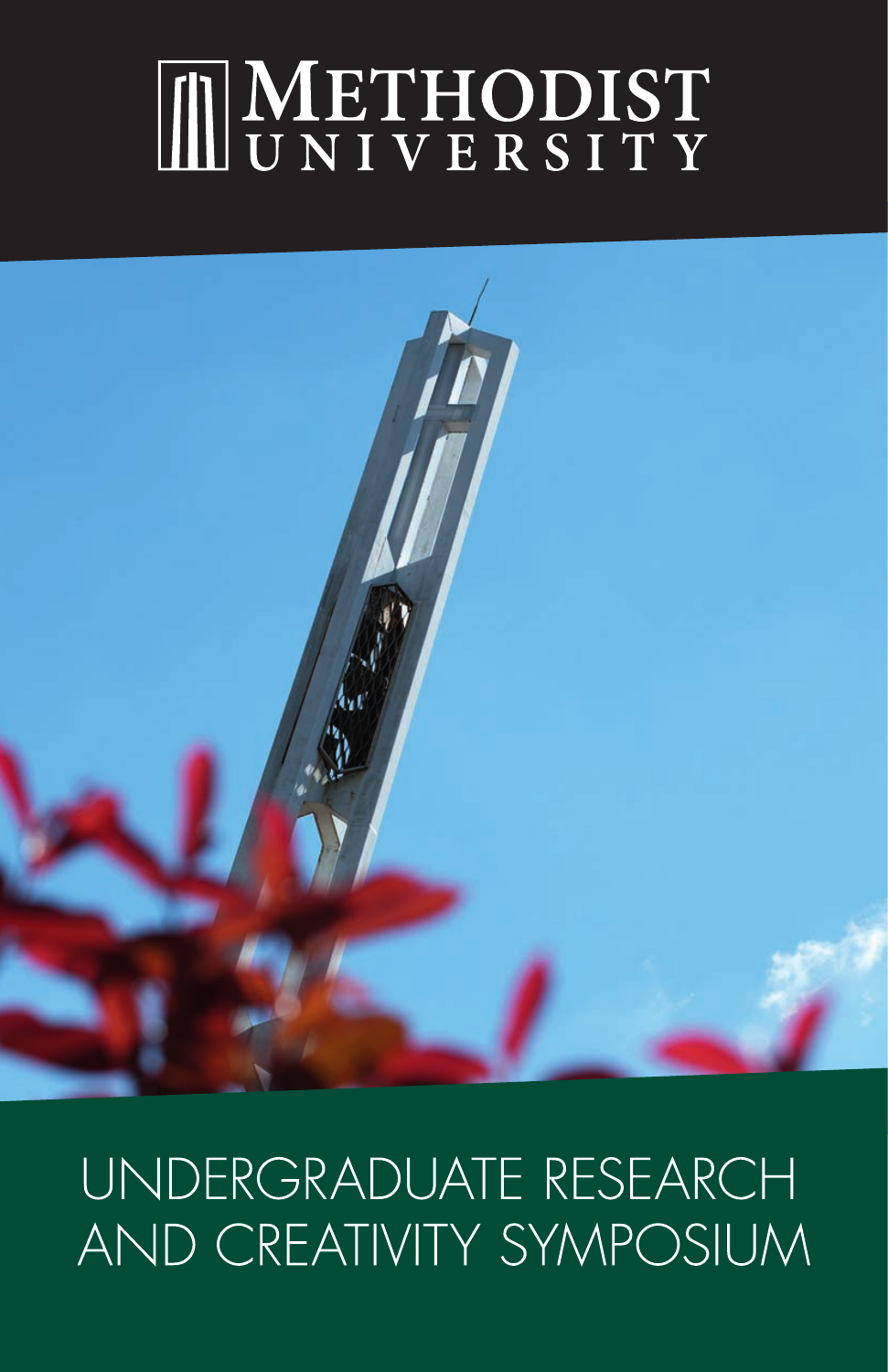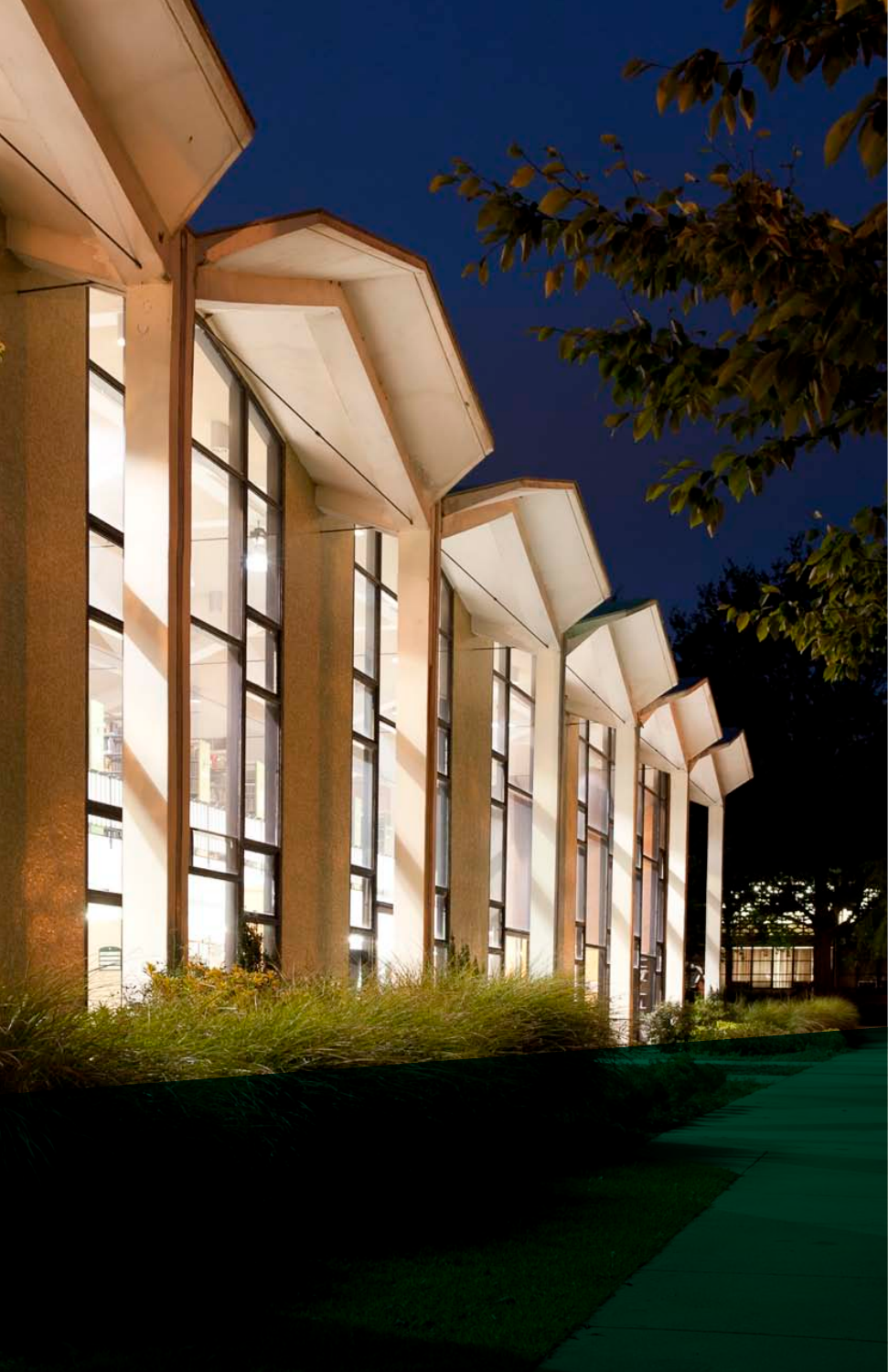#### **UNDERGRADUATE RESEARCH AND CREATIVITY MISSION STATEMENT**

The mission of the Methodist University Center for Undergraduate Research and Creativity is to establish educational opportunities that are collaborative and inquiry-based, with the intention that every Methodist University student has access to exploratory learning across the curriculum.



Providing opportunities for students to participate in undergraduate research and creative projects is a cornerstone of a quality university education. Signature programs such as this one help promote a culture of excellence that is so much a part of the Methodist University experience.

# **President Ben Hancock**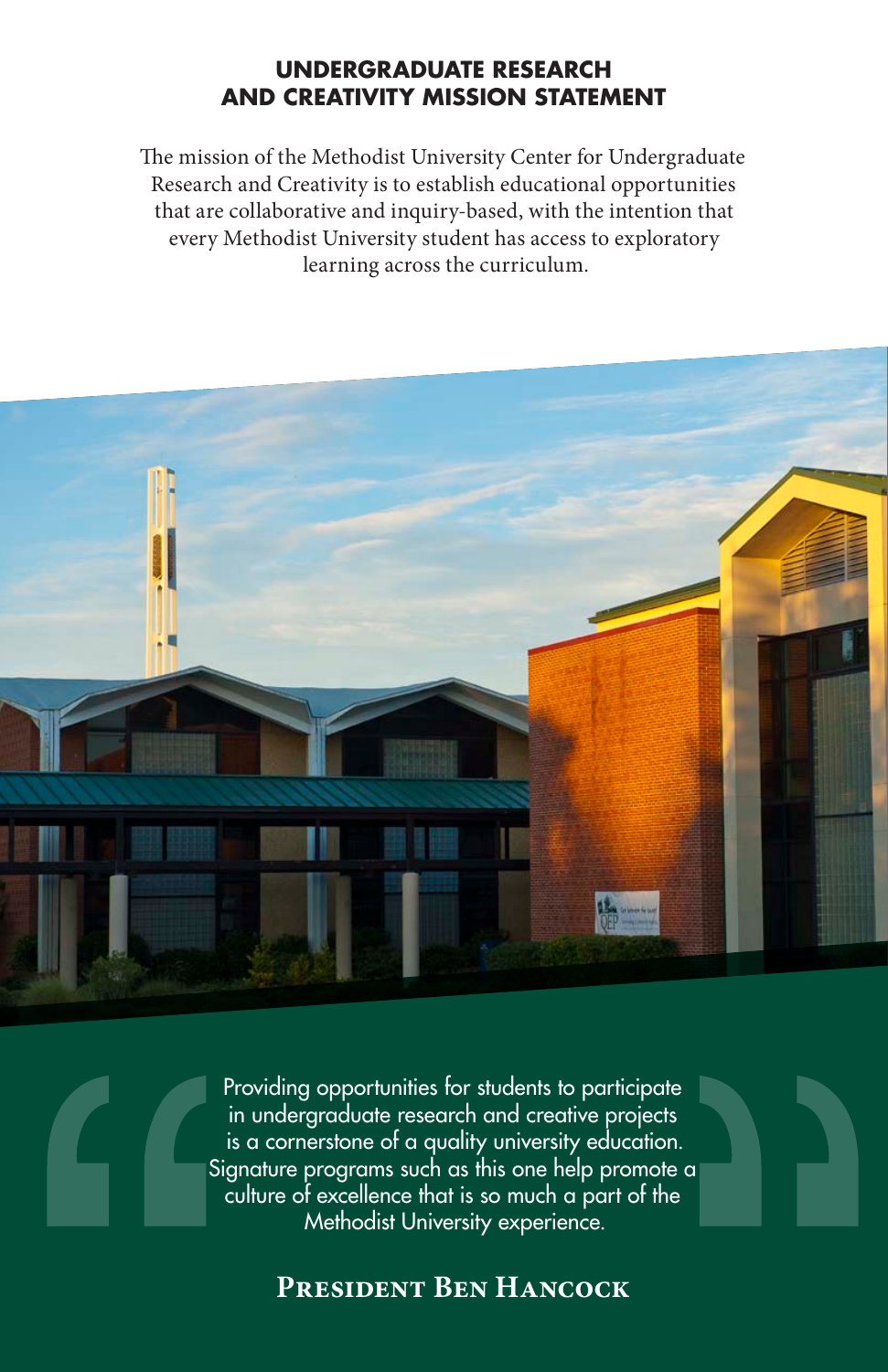# TABLE OF CONTENTS

# **CHORAL ROOM, PAGES 1–3**

| $10:00$ a.m. | Brenda Conteh                                 | PSY: "One-Sided Communication and<br>the Perception of Annoyance: Cell<br>Phone Usage in Public Places" |
|--------------|-----------------------------------------------|---------------------------------------------------------------------------------------------------------|
| $10:30$ a.m. | <b>Artur Khalikov</b>                         | PSY: "Learning and Multimedia:<br>Use of Multimedia in the Classroom<br>Environment"                    |
| $11:00$ a.m. | Nazeema Muro<br>Castillo and<br>Rosalia Ramos | PSY: "Effects of Temperature<br>Variance on Memory"                                                     |

#### **BAND ROOM, PAGES 4–7**

| $10:00$ a.m. | Jasmina Gobeljic    | HIS: "British Influence on Women's<br>Education in India and Hong Kong"                      |
|--------------|---------------------|----------------------------------------------------------------------------------------------|
| $10:30$ a.m. | Rebecca King        | WRI: "The Role of Women's Magazines<br>in Mid-Twentieth Century America"                     |
| $11:00$ a.m. | Rimoni<br>Peniamina | HIS: "Vietfemmes: Surveying the Roles<br>of North Vietnam's Women During the<br>Vietnam War" |
| $11:30$ a.m. | Elicia Kieser       | <b>JUS: "Smart Phones and Dumb Drivers:</b><br>The Dangers of Texting While Driving"         |

# **HENDRICKS SCIENCE COMPLEX (H122), PAGES 8–11**

| $10:00$ a.m. | Reginald<br>Mayberry                        | CSC: "Mobile Radiology Radiation<br>Protection Database (MRRPD)" |
|--------------|---------------------------------------------|------------------------------------------------------------------|
| $10:30$ a.m. | Isuru<br>Wijesundara                        | CSC: "The 'Payroll Solution'<br>Application"                     |
| $11:00$ a.m. | Edward Zielonka<br>and Isuru<br>Wijesundara | CSC: "The MU Cares Ministry<br>Support System"                   |
| 11:30 a.m.   | <b>Chris Banks</b>                          | CSC: "Tutor Database<br>Support Program"                         |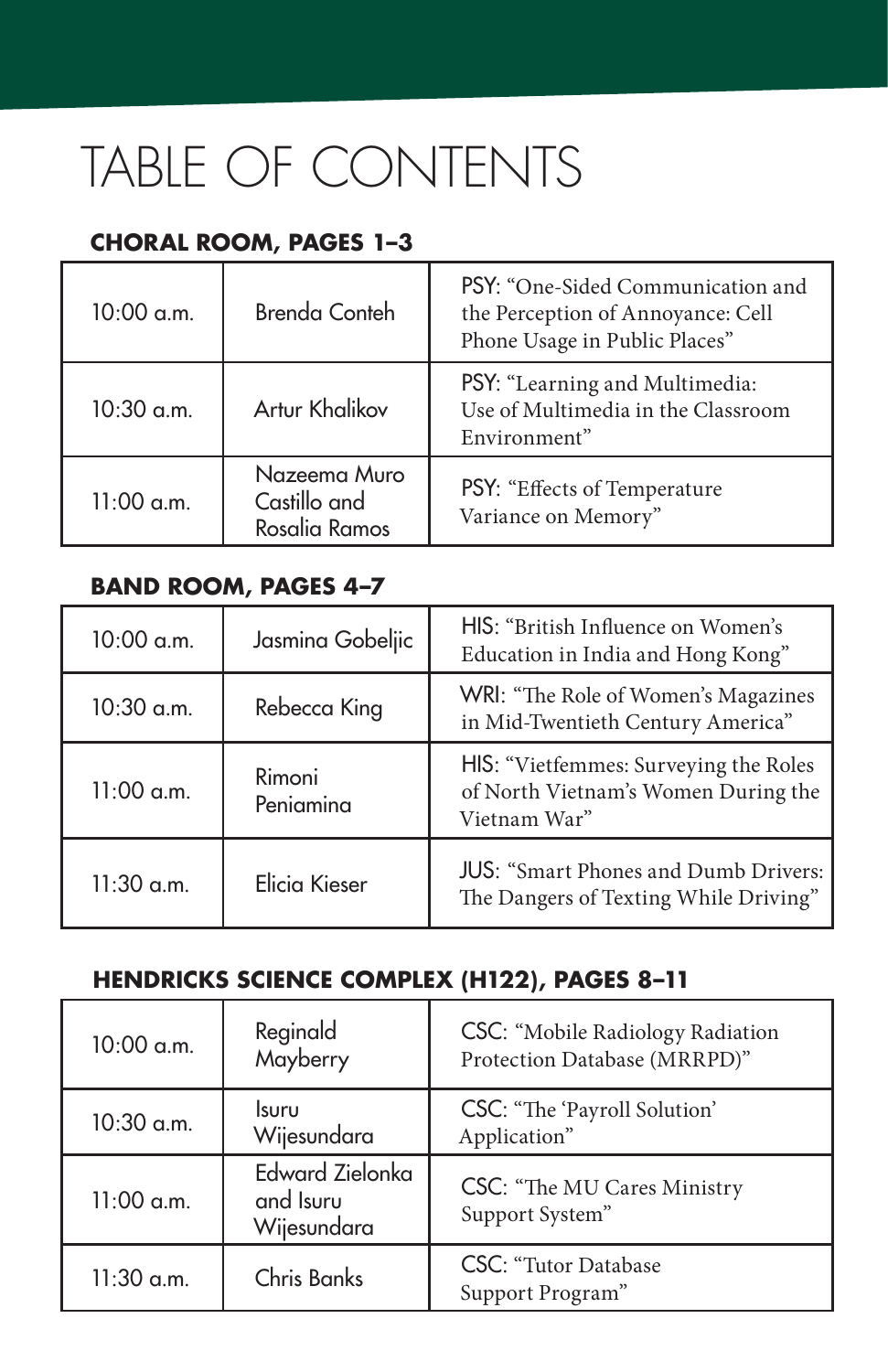# **ALUMNI DINING ROOM, PAGES 12–15**

| $10:00$ a.m. | Maida Elezovic       | CSC: "Karate Club Website and<br>Database Solution"          |
|--------------|----------------------|--------------------------------------------------------------|
| $10:30$ a.m. | <b>Robert Gamble</b> | BIO: "Viability of Insects as New<br>Sources of Antibiotics" |
| $11:00$ a.m. | Ashley Johnson       | ENG: "Untainted"                                             |
| $11:30$ a.m. | Paul Stroebel        | ENG: "Room"                                                  |

#### **HERITAGE DINING ROOM, PAGES 16–19**

| $10:00$ a.m. | Andrea Candlish                                         | PSC: "Contributing Factors<br>of Population Growth in the<br>Modern World"                                            |
|--------------|---------------------------------------------------------|-----------------------------------------------------------------------------------------------------------------------|
| 10:30 a.m.   | Marissa Kuzbyzt                                         | PSC: "Factors That Contribute to<br>People's Opinion on Euthanasia:<br>A Study of Survey Research"                    |
| $11:00$ a.m. | Dzenana Dzanic                                          | BHC: "Eugenics and<br>Compulsory Sterilization"                                                                       |
| $11:30$ a.m. | David Burns,<br>Aleksandra<br>Fetisova, Chris<br>Harper | MKT: "The Role of Clubs<br>and Organizations in Student<br>Retention and Its Applications<br>to Methodist University" |

#### **CHAPEL, PAGES 20–23**

| $10:00$ a.m. | Taira Lobban                       | MUS: "Fanny Mendelssohn: An<br>Examination of Gender and<br>Compositional Pursuits"             |
|--------------|------------------------------------|-------------------------------------------------------------------------------------------------|
| 10:30 a.m.   | Maria Frisone-<br>Barrerra         | SOC: "Don't Ask; Don't Tell':<br>The Private and Professional Life of<br>Homosexual Soldiers"   |
| $11:00$ a.m. | <b>Marianty Mavroz</b><br>Gonzalez | SOC: "Atheism in the US Army:<br>A Quiet Bug"                                                   |
| $11:30$ a.m. | Miguel Tevez                       | SOC: "Allen Ginsberg's 'Howl' and the<br>Beat Generation: From Manifesto to<br>Social Movement" |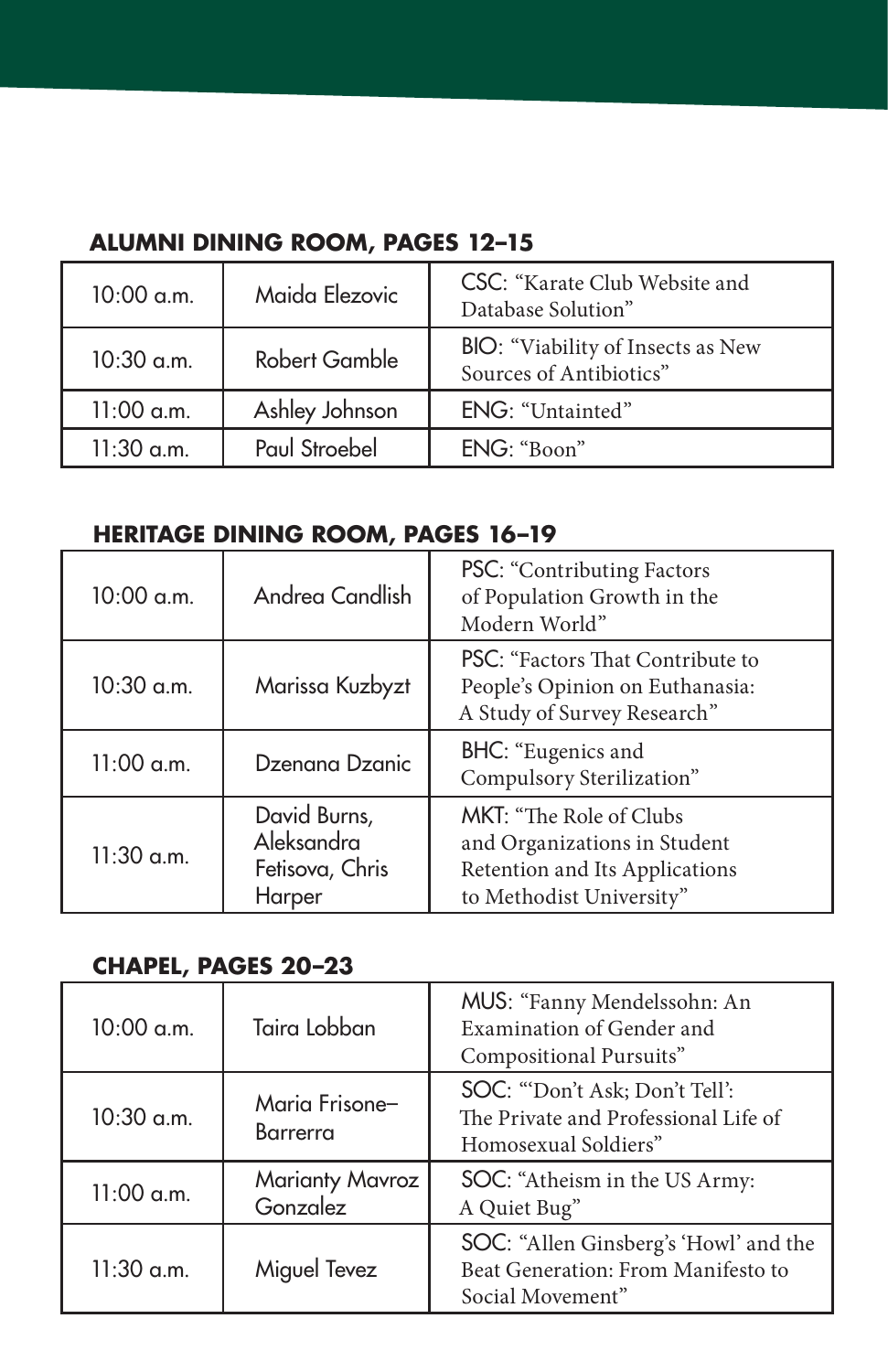# **POSTER PRESENTATION IN BERNS STUDENT CENTER, PAGES 24–29**

| $10:00$ a.m. | Erin Fegley                     | BIO: "Statistical Analysis of<br>the Effects of the Cape Fear<br>River on Plant Growth<br>in Surrounding Areas"                                                    |
|--------------|---------------------------------|--------------------------------------------------------------------------------------------------------------------------------------------------------------------|
| $10:00$ a.m. | Alexis Lanza and<br>Matea Peric | BIO: "Detailed Analysis of<br>the Pollen Flora of North Carolina<br>and Assembly of the Identification<br>Key of the Pollen"                                       |
| $10:00$ a.m. | Kayci Miller                    | CHE: "Spectroscopic Determination of<br>Hemoglobin in Tooth and Bone Using<br>Leuco Crystal Violet"                                                                |
| $10:00$ a.m. | Leigh Ann<br>Philbee            | ENM: "Eminent Domain: A Threat or a<br>Necessity to Growth?"                                                                                                       |
| $10:00$ a.m. | Lauryn Elizabeth<br>Steel       | ENM: "Mercury in the Environment:<br>An Increasing Threat to Health"                                                                                               |
| 10:00 a.m.   | Tyler Younger                   | PXS: "Comparison of Equivalency"<br>of Results Between the One-Mile<br>Walk-Run and PACER Tests for<br>Determining the Aerobic Capacity of<br>University Students" |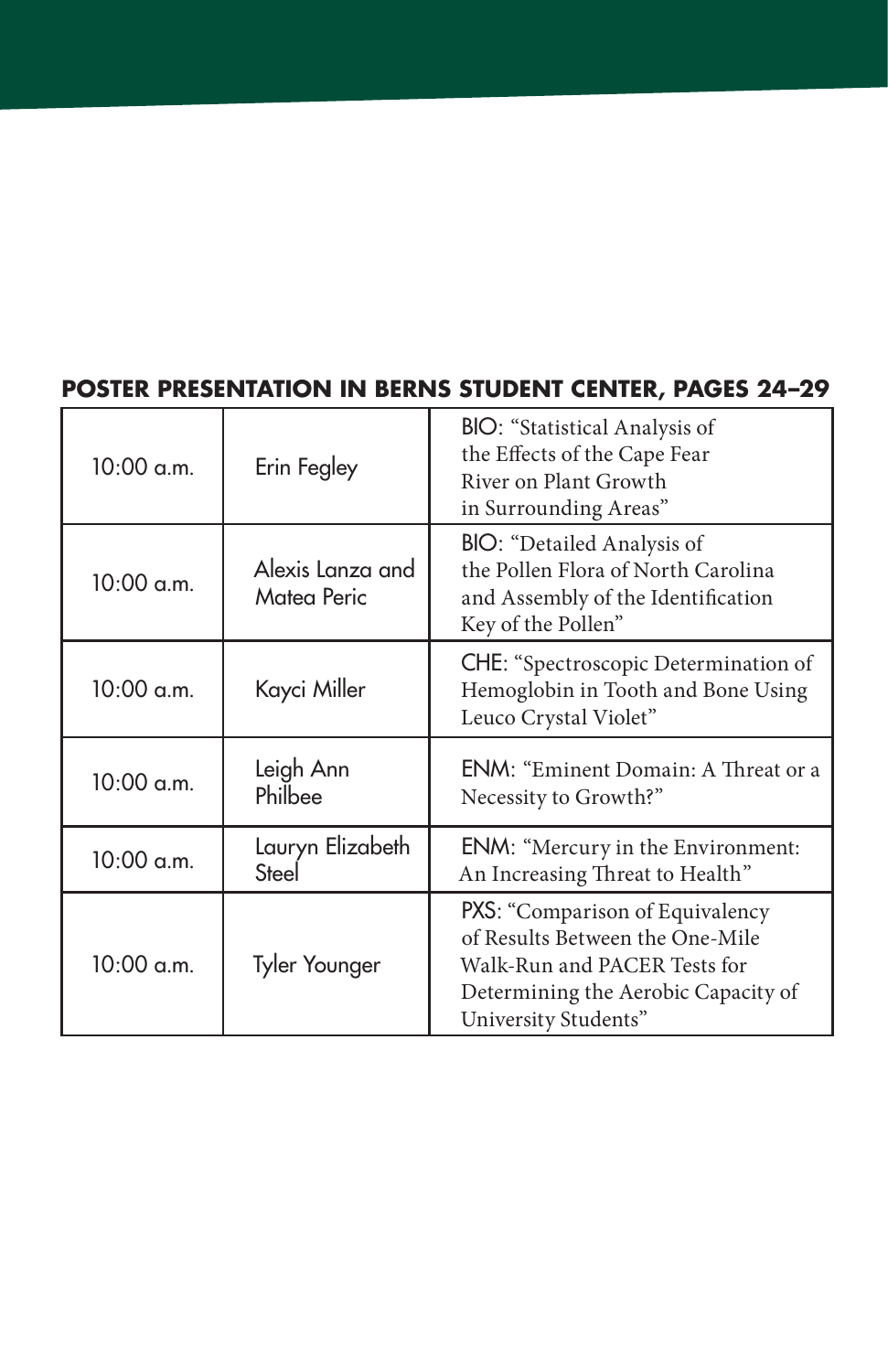# **ONE-SIDED COMMUNICATION AND THE PRECEPTION OF ANNOYANCE: CELL PHONE USAGE IN PUBLIC PLACES**

By

**Brenda Conteh**

Senior, Psychology Major Hometown: Springfield, VA

# **Faculty Mentor Dr. Katharine Snyder**

Professor of Psychology

DEPARTMENT OF PSYCHOLOGY

#### **ABSTRACT**

The present study will attempt to add to a growing body of literature on the perception of annoyance by studying what makes one-sided conversations so irritating. There are two main purposes of the present study. The first is to expand on prior research on the idea of "halfalogue," which suggests that annoyance from cell phone usage is measured higher because a bystander overhearing the cell phone conversation can hear only one side.

Roughly 48 participants from Methodist University psychology classes will be randomly assigned to one of the following groups: Cell phone conversation in English, cell phone conversation in Russian, face-to-face conversation in English, or a face-to-face conversation in Russian. Subjects will complete a packet of Methodist University campus surveys while the conversations occur just outside of the door. Annoyance will be measured using the Annoyance Rating Scale.

If the "halfalogue" theory is correct, it is hypothesized that there will be a main effect of language, with more annoyance for the Russian speaker (no comprehension) than the English speaker (one-sided communication). A main effect of conversation type is also anticipated, with a difference in perceived annoyance for the cell phone conversation (one-sided communication) than for the face-to-face communication (two-sided communication). Finally, an interaction is anticipated with more reported annoyance for the Russian cell phone conversation than for the English cell phone conversation. Applications to social settings will be discussed.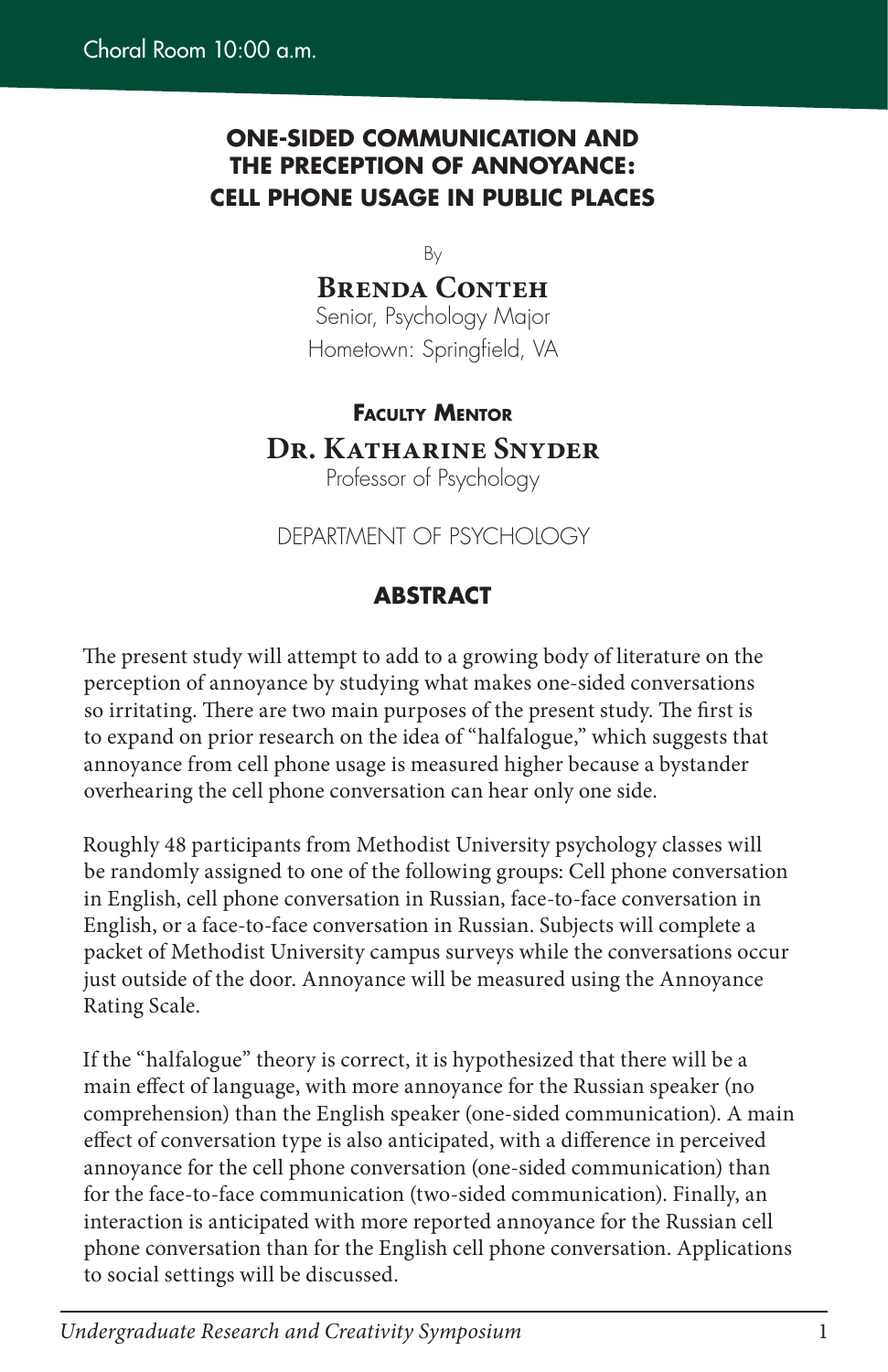#### **LEARNING AND MULTIMEDIA: USE OF MULTIMEDIA IN THE CLASSROOM ENVIRONMENT**

By

# **Artur Khalikov**

 Senior, Psychology Major Hometown: Moscow, Russia

# **Faculty Mentor Dr. Katharine Snyder**

Professor of Psychology

DEPARTMENT OF PSYCHOLOGY

#### **ABSTRACT**

Technological progress of the late twentieth century has provided new resources and instruments to educators in every field of knowledge. The purpose of this experiment is to assess how the use of multimedia in the classroom affects learning. Participants will be exposed to a twenty–minute lecture on identifying ten structures in the brain. The same material will be presented in one of three formats, either with or without accompanying notes. The first format will be the chalk board, while the second format is a Keynote slide presentation. Lastly, the 3D brain application for the Ipad2 will be utilized. Since the Ipad2 application enables the presenter to rotate, enlarge, and slice the brain, it resembles the use of Smart Board technology. Participants will be recruited from courses outside of the Psychology Department, and a pretest will be administered to assess knowledge about structures of the brain. A 3 (Chalk Board, Keynote, Ipad2) X 2 (Notes, No Notes) X 2 (Pretest, Post-test) Mixed Factorial ANOVA will be used, with repeated measures on pretest and post-test scores. Results will be discussed in terms of application to the college classroom.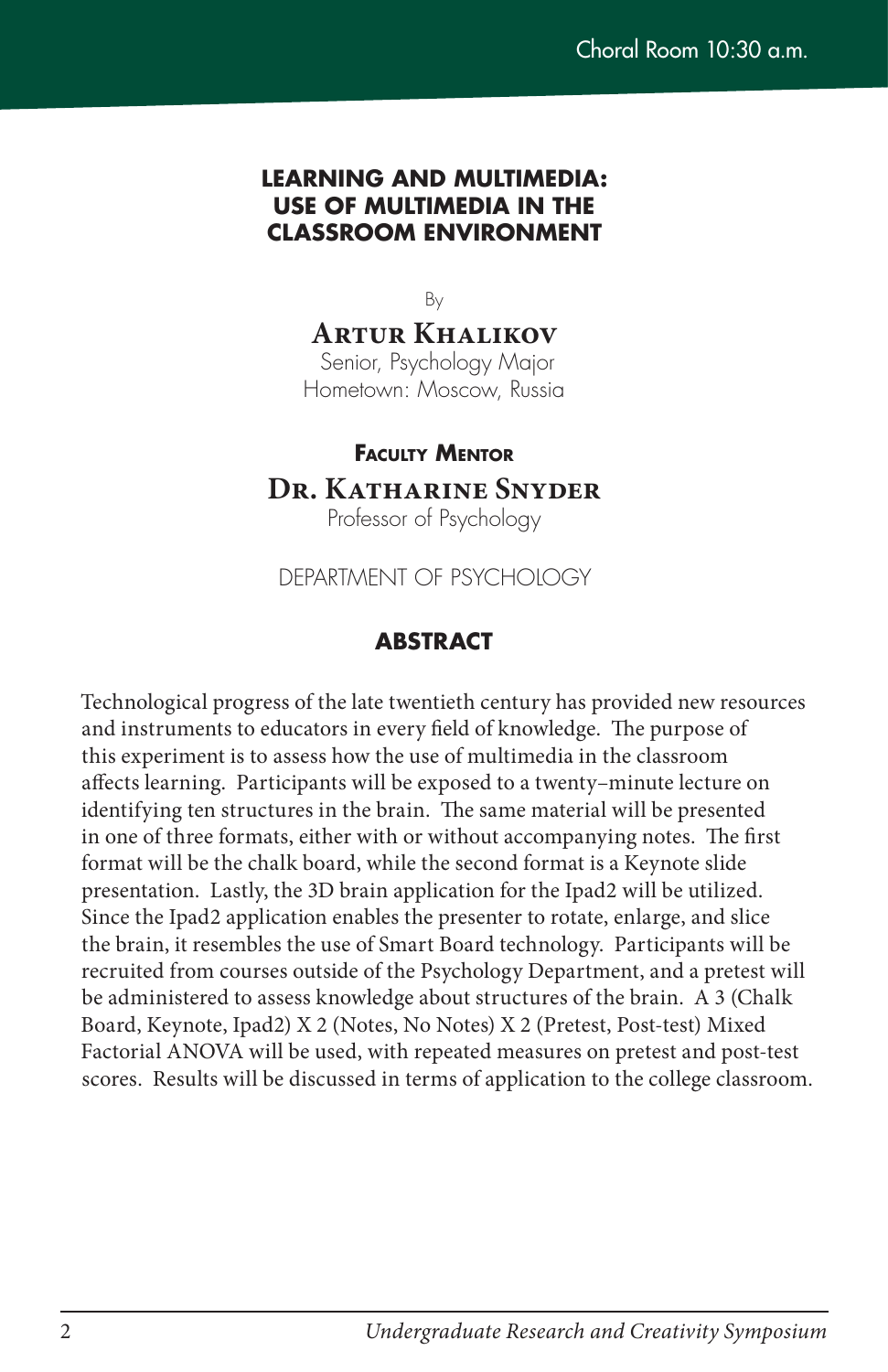#### **EFFECTS OF TEMPERATURE VARIANCE ON MEMORY**

By

# **Nazeema Muro Castillo**

#### **& Rosalia Ramos**

Senior, Psychology Major & Senior, Psychology Major Hometown: Trujillo, Spain & Fayetteville, NC

#### **Faculty Mentor**

# **Dr. Katharine Snyder**

Professor of Psychology

DEPARTMENT OF PSYCHOLOGY

#### **ABSTRACT**

The present study assessed factors on how the temperature in classrooms affects memory. The study had two different levels of air temperature, 85 and 72. In a small testing room participants were paired associate verbal memory task involving high and low imagery word pairs. Thirty undergraduate students at Methodist University took part in the study. It was hypothesized that greater variance in air temperature from the standard 72 degrees Fahrenheit will lead to lower performance on tests involving paired associate verbal memory.

This study was an important one because it purported to verify that classroom temperatures play a critical role in the learning environment. This study assessed applications in human factors in the environment. It was anticipated that there will be an interaction in room temperature and the high and low imagery word pairs. It was also anticipated that there would be a significant interaction between the moderate temperature and high imagery word pairs.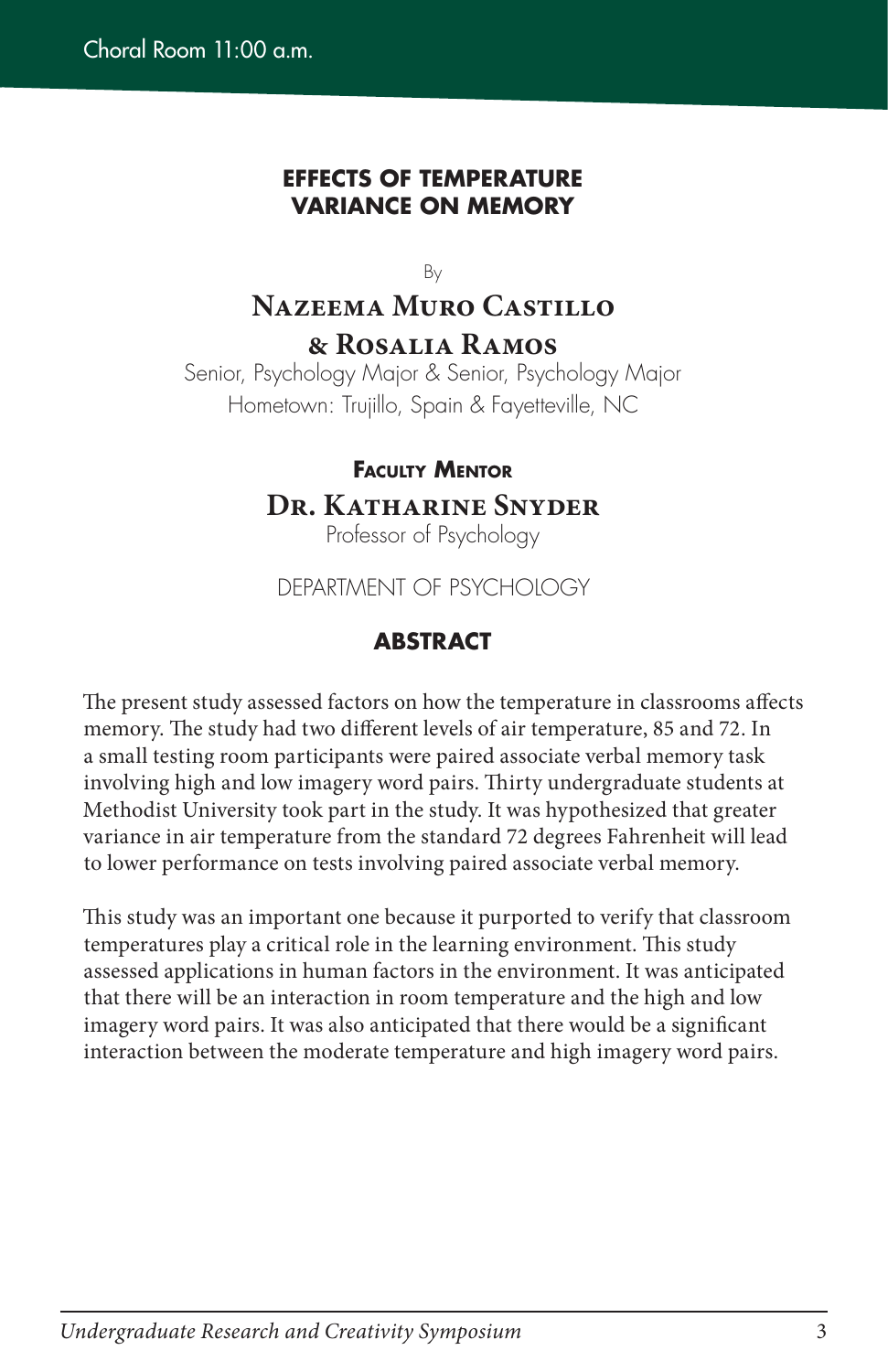#### **BRITISH INFLUENCE ON WOMEN'S EDUCATION IN INDIA AND HONG KONG**

By

**Jasmina Gobeljic**

Junior, International Relations Major Hometown: Zivinice, Bosnia & Herzegovina

#### **Faculty Mentor**

#### **Dr. Carl Dyke**

Associate Professor of History

#### DEPARTMENT OF HISTORY

#### **ABSTRACT**

This research compares the position of women in the British colonies of India and Hong Kong from the end of the 19th through the 20th centuries. Factors such as tradition, culture, language, economy and religion influenced India toward stagnation of female education, while Hong Kong progressed.

There were differing educational trajectories of the female populations in the immediate postcolonial period. Implementing change in female education in India would have required rationales consistent with tradition. In contrast, colonial and postcolonial Hong Kong educated females for practical reasons. These differing realities on the ground encountered a mixed reception from early British feminists. Hong Kong was ignored as a comparative example by the early British feminist movement, while India was taken as an exemplar of women's oppressed condition, supporting domestic feminist politics.

Through manipulation of their own cultural perspective on India, feminists generalized the violation of women's rights in the colonies; but the case of Hong Kong shows a hidden colonialist agenda in feminists' arguments.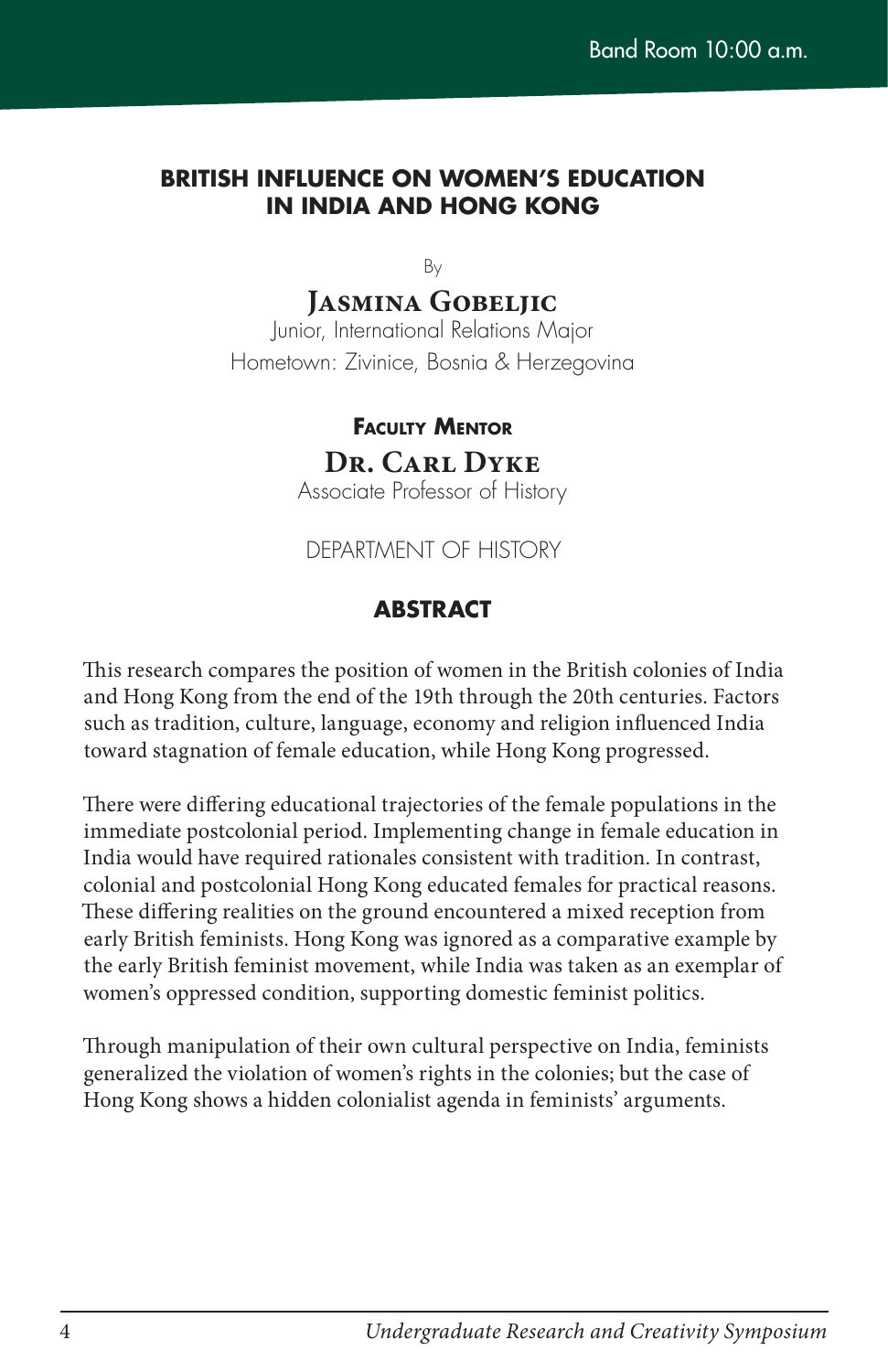# **THE ROLE OF WOMEN'S MAGAZINES IN MID-TWENTIETH CENTURY AMERICA**

By

**Rebecca King** Senior, English Major

Hometown: Lillington, NC

#### **Faculty Mentor**

# **Dr. Carl Dyke**

Associate Professor of History

#### DEPARTMENT OF HISTORY

#### **ABSTRACT**

Popular women's magazines during the post-World War II era in the U.S. reflect a culture and economy adjusting from a war-time to a consumer–driven economy. Articles with titles like "You Can't Have a Career and Be a Good Wife" and "Why I Quit Working," along with advice columns on proper etiquette between men and women, flooded the magazines. Such articles reinforced more traditional gender roles where masculine and feminine qualities are depicted as not only being the foundation of the family but a stable, healthy society. At the same time, however, articles like "The Married Woman Goes Back to Work" and magazine advertising campaigns that targeted women as a vital part of the post-war capitalist success, showed the complex, dual roles women were playing. Popular women's magazines were the voice for social attitudes and biases, and the question of where women belonged was being asked over and over. This research will examine how magazine articles reinforced traditional gender roles yet simultaneously fueled the women's feminist movement.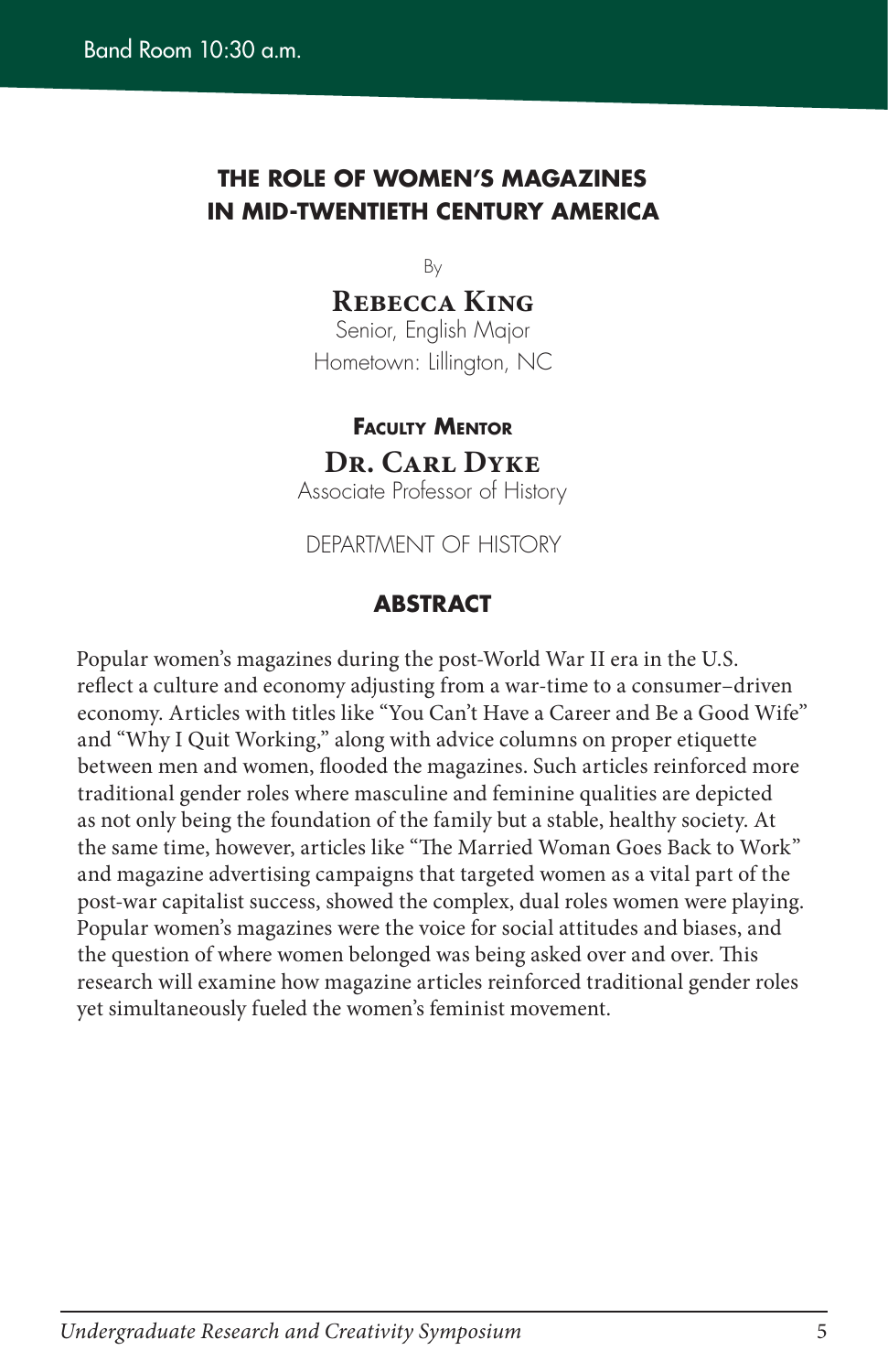#### **VIETFEMMES: SURVEYING THE ROLES OF NORTH VIETNAM'S WOMEN DURING THE VIETNAM WAR**

By

**Rimoni Peniamina**

Senior, Global Studies & History Major Hometown: Pago Pago, American Samoa

> **Faculty Mentor Dr. Peter C. Murray** Professor of History

DEPARTMENT OF HISTORY

#### **ABSTRACT**

There is no effort to escape the fact that this research has a saturated feminist undertone. Frankly, this research will attempt to bring to light feminist thoughts on the implication of women's presence in a historic event that is usually smeared with masculine rhetoric. This research deals with a dimension of feminism that differs from past popular Western feminist rhetoric such as advocating for women's suffrage or admissions into universities or essentially rallying for equal treatment in every aspect of society.

The feminist tone of this research transcends social class, educational background, and most importantly, race. What feminism meant for North Vietnamese women was to share the responsibilities and sacrifices of war in order to protect their land, families, and way of life. Their involvement was not merely an act of patriotism but rather a reaction to the local crises at hand. But this research is not an account of celebration of North Vietnamese women; instead it is a patchwork of their experiences during this tumultuous time.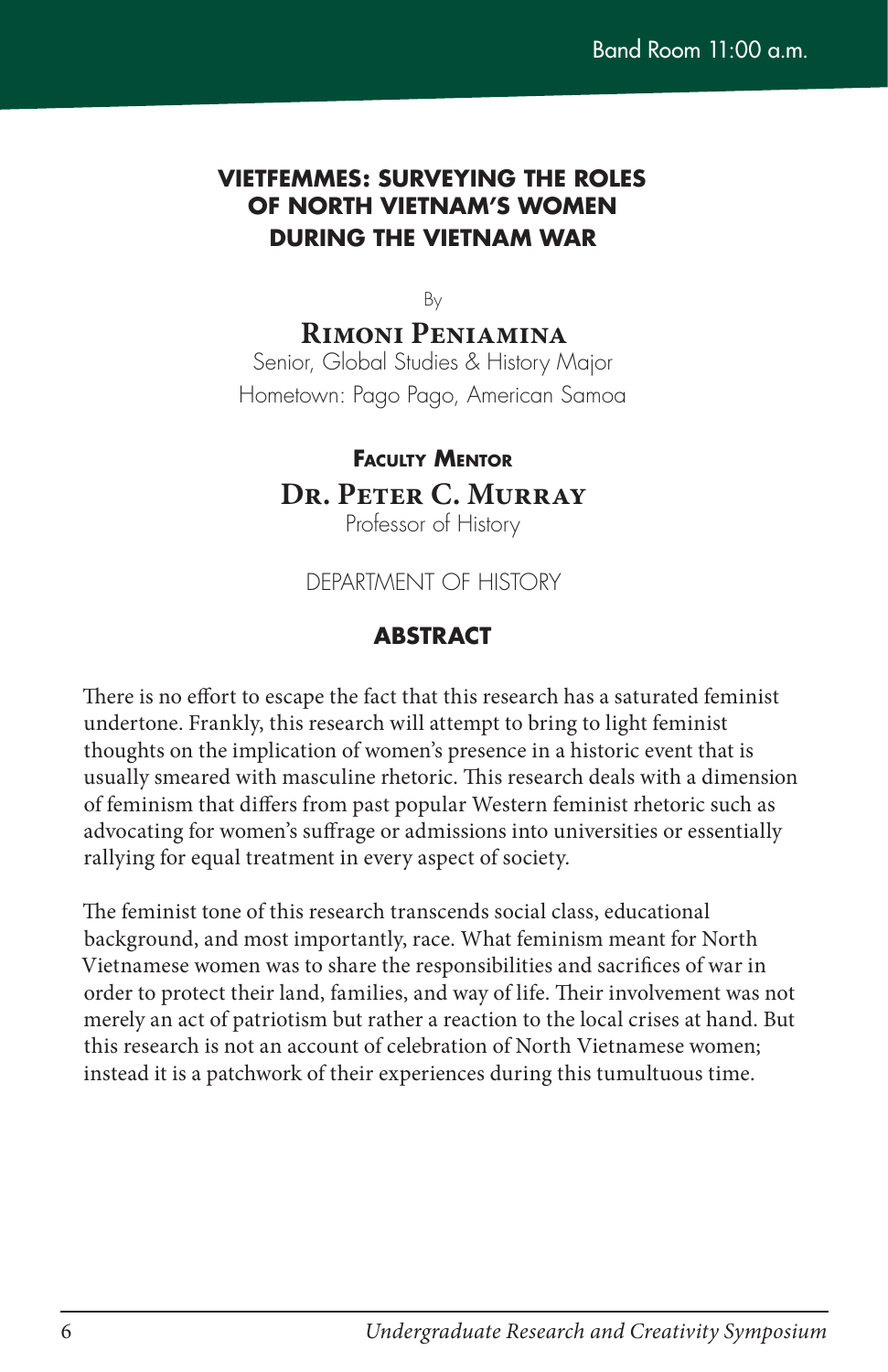#### **SMART PHONES AND DUMB DRIVERS: THE DANGERS OF TEXTING WHILE DRIVING**

By

# **Elicia Kieser**

Senior, Justice Studies Major Hometown: Fayetteville, NC

#### **Faculty Mentor Dr. Eric See**

Assistant Professor of Justice Studies & Department Chair, Department of Justice Studies, Applied Forensic Science & Cyber Crime

DEPARTMENT OF JUSTICE STUDIES, APPLIED FORENSIC SCIENCE & CYBER CRIME

#### **ABSTRACT**

Across the country, automobile tragedies have occurred due to texting while driving. Studies have shown that texting while driving may in fact be more dangerous than drinking and driving. In response, 35 states and the District of Columbia ban the practice, and an additional 9 states require a hands-free option to use a cell phone while driving. This project uses survey data in an attempt to understand the level of student participation, in high school and in college, in texting while driving, and how student's parents may have influenced this dangerous process. While more empirical data is needed, this project represents an early attempt to examine the practices and influences of a vulnerable and at-risk population.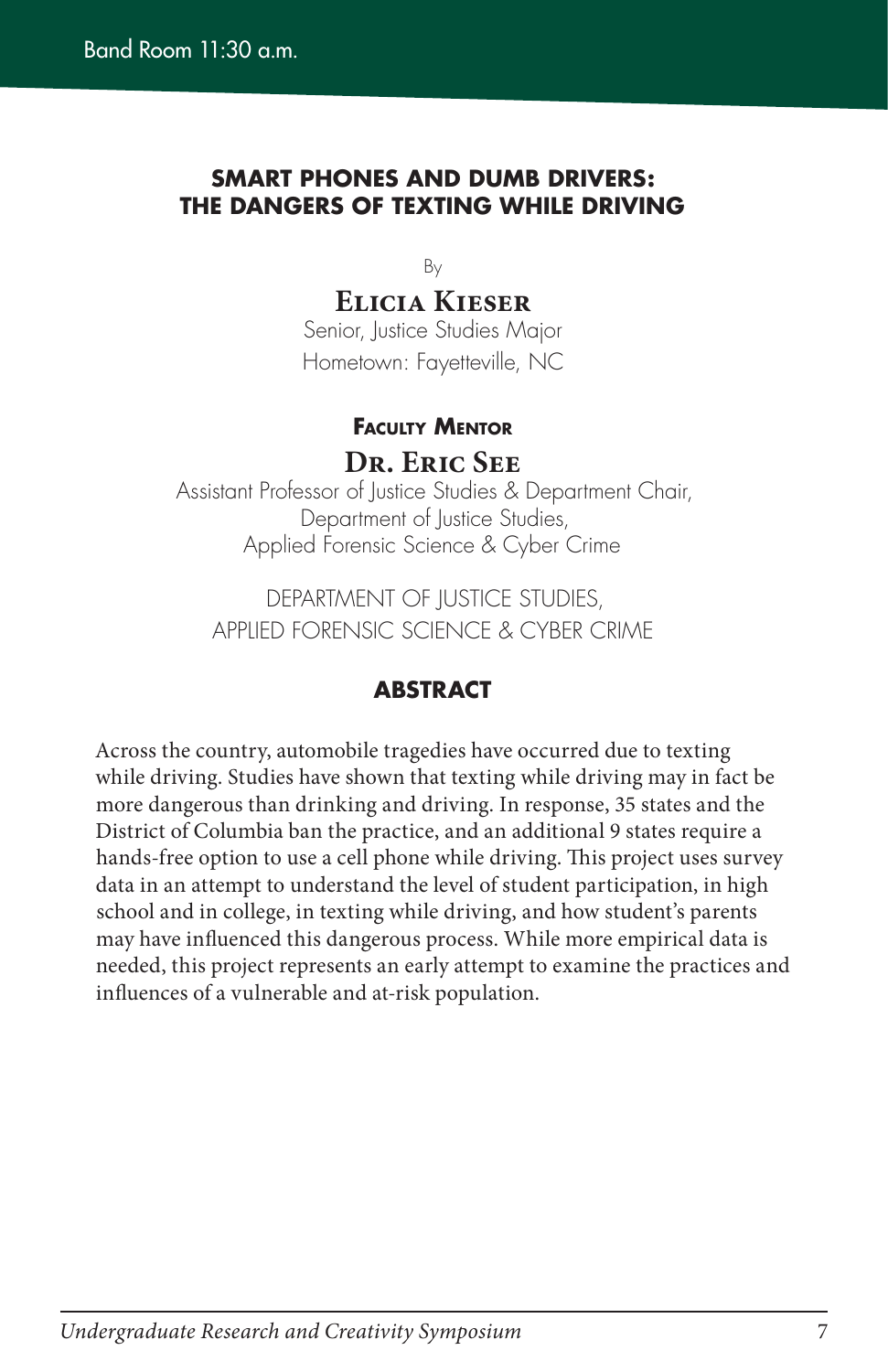#### **MOBILE RADIOLOGY RADIATION PROTECTION DATABASE (MRRPD)**

By

#### **Reginald Mayberry**

Senior, Computer Information Systems Major Hometown: Greenville, MS

#### **Faculty Mentor**

# **Dr. Terry House**

Associate Professor of Computer Science & Department Chair, Department of Computer Science

DEPARTMENT OF COMPUTER SCIENCE

#### **ABSTRACT**

The initial problems expressed by my client within its current operations are writing, tracking, and sorting a rapidly expanding amount of patient information to a stand-alone desktop system. In addition, the office has a medical requirement to monitor and report patient exposure rates. This will include, but is not limited to, irregular radiation dosage caused by non-calibrated machines. Another aspect of this problem is overexposure of patients due to repeat exposures during x-rays. X-ray Technicians are also at risk by overexposure to radiation. The mission for this project will be to enhance accuracy, speed, and reliability in a fractured system. The implementation of this new infrastructure will support a network and bridge the communication between the primary caregiver and the patient. Our ultimate goal is to fulfill the needs and requirements of the customer, medical providers, and employees. This means adhering to hospital administration codes and staying in compliance with all the regulations, to include patient confidentiality. The purpose of having a new program is to increase the efficiency of the process, add ease of access to customer information and provide customers with the convenience of having professional medical care service their existing health concerns.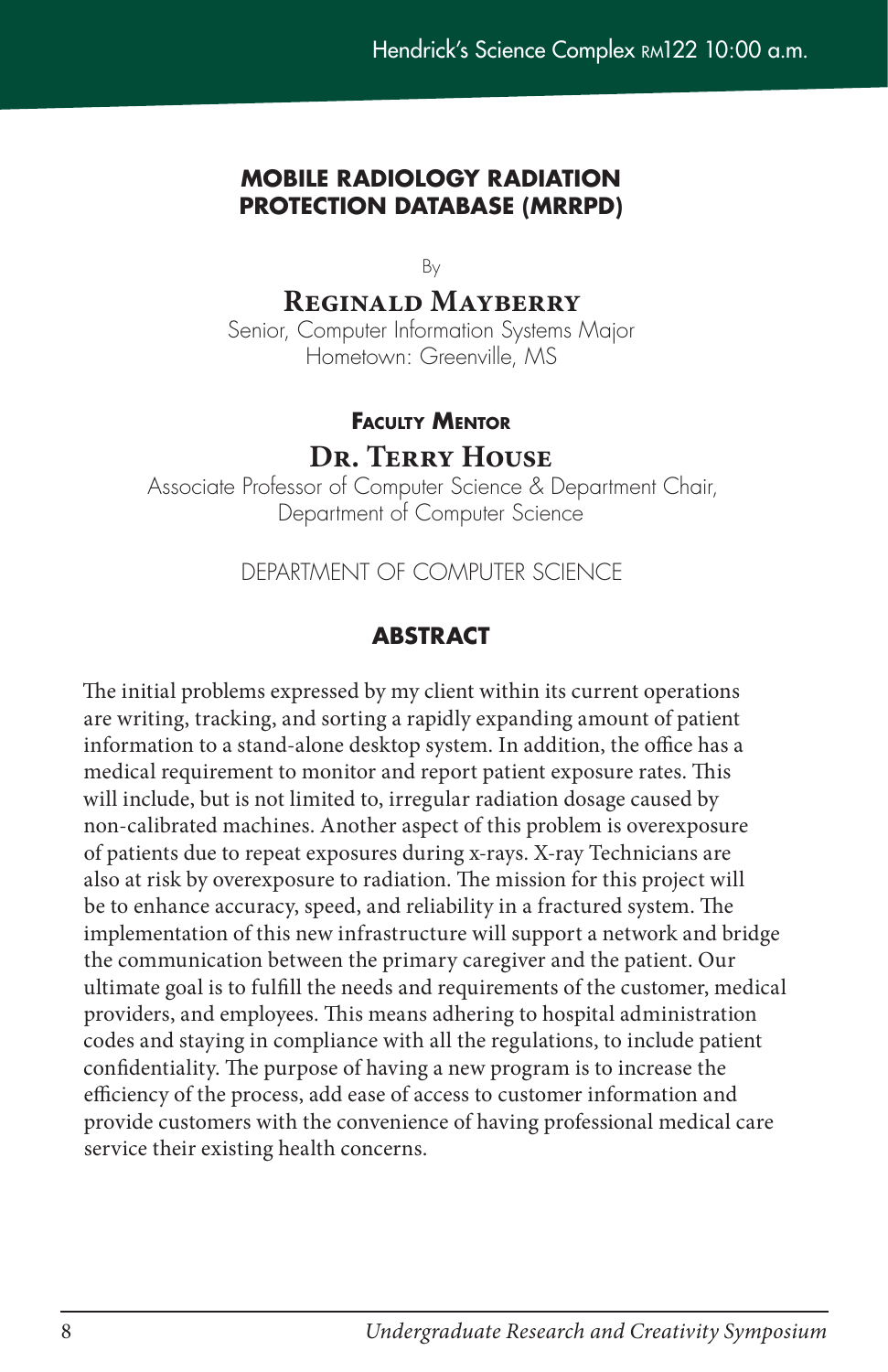#### **THE 'PAYROLL SOLUTION' APPLICATION**

By

# **Isuru Wijesundara**

Senior, Computer Information Systems Major Hometown: Sri Lanka

# **Faculty Mentor Dr. Terry House**

Associate Professor of Computer Science & Department Chair, Department of Computer Science

#### DEPARTMENT OF COMPUTER SCIENCE

#### **ABSTRACT**

The "Payroll Solution" application has been a desire of many small businesses, which manage several satellite branches. The Payroll Solution system will boast the following functions to support small businesses like the one where I am currently employed. When using the Payroll Solution program, employees will have the ability to: mark their time cards electronically by logging-in to the payroll web site which will connect with the database in the main branch. In addition to marking time-in and time-out through the website, the application will also allow employees to submit days off, and schedule vacation time. This system will allow employees to view, edit and manage their employee status in conjunction with the corporate office's master employee accountability application server. This application can be implemented in a real-world business to support the scheduling and payroll administration for small–business owners.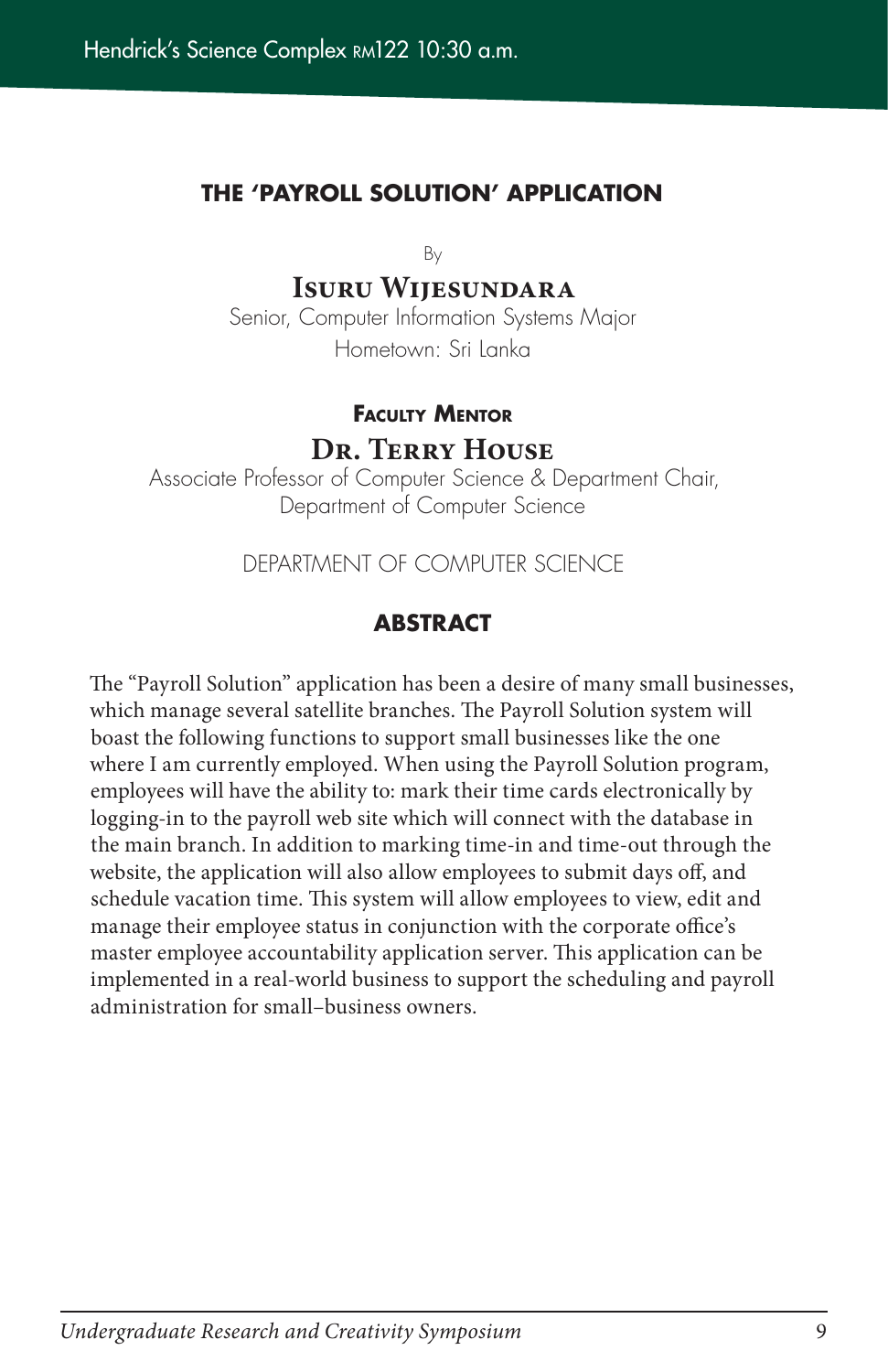#### **THE MU CARES MINISTRY SUPPORT SYSTEM**

By

**Edward Zielonka** 

**& Isuru Wijesundara**

Senior, Computer Information Systems Major & Senior, Computer Information Systems Major Hometowns: Hillsborough, NJ & Sri Lanka

> **Faculty Mentor Dr. Terry House**

Associate Professor of Computer Science & Department Chair, Department of Computer Science

DEPARTMENT OF COMPUTER SCIENCE

#### **ABSTRACT**

The religious community, specifically churches in the Fayetteville area, does not have a one-stop location to coordinate all the good deeds it performs for the community. Therefore, many of the volunteer work and services provided to the community are redundant among many of the religious institutions. The research team decided to create a website named: "MU Cares" that will register all the churches in the area, and allow them to submit their community engagement and volunteerism activities that they support every year. This site will allow those participating institutions to coordinate their efforts in an efficient manner so that there is not an over-duplication of efforts to meet a specific need in the community. This will also serve as a portal for all interested parties to discuss great ideas and suggestions for future outreach ministries in the community. This project has the potential to be a significant point of collaboration for the religious community, with MU leading the way to support the less fortunate of our city. This project will be a live website, and the MU Computer Science Department will act as webmaster for the community.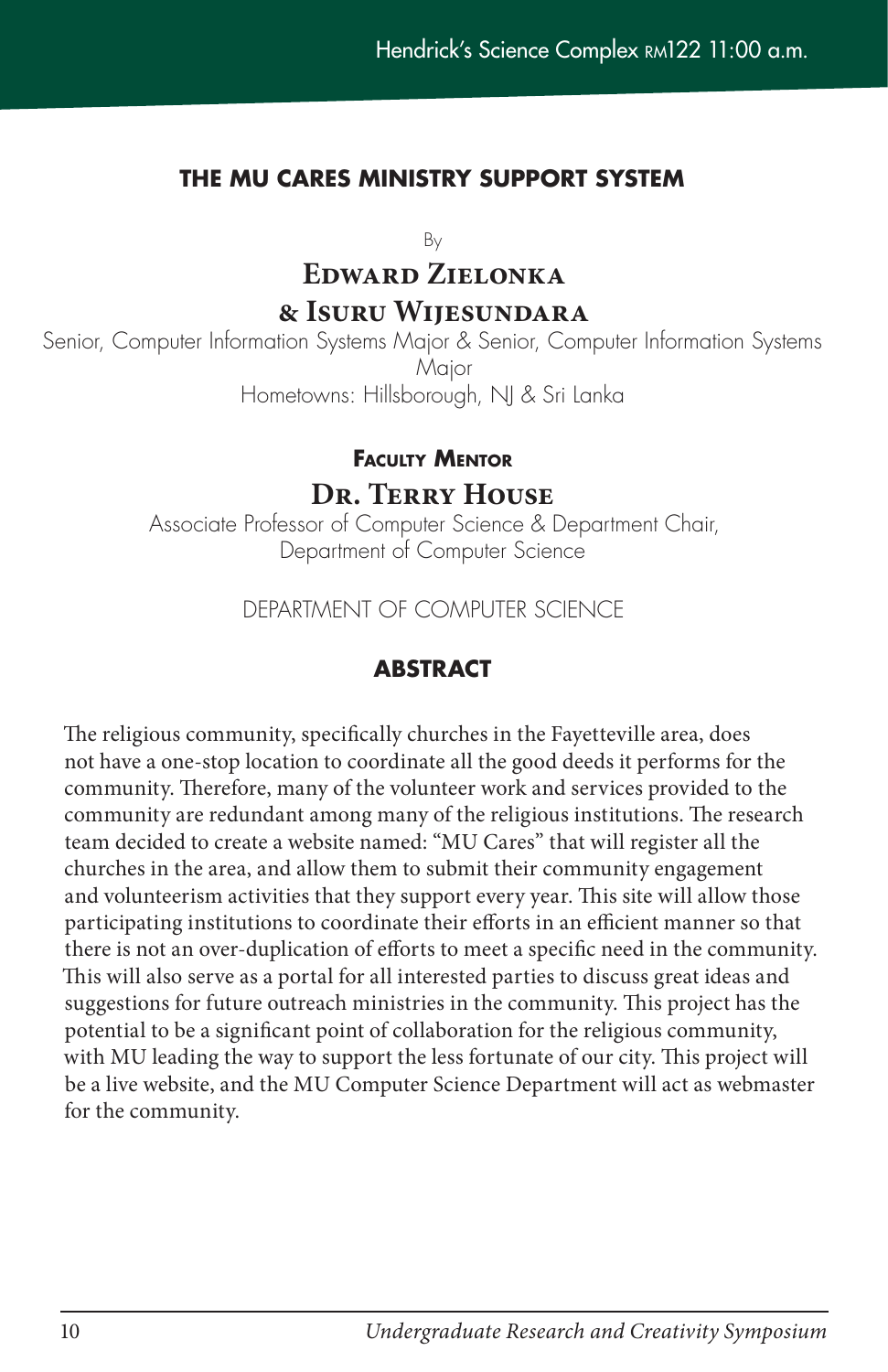#### **TUTOR DATABASE SUPPORT PROGRAM**

By

# **Chris Banks**

Senior, Computer Information Systems Major Hometown: Fayetteville, NC

# **Faculty Mentor Dr. Terry House**

Associate Professor of Computer Science & Department Chair, Department of Computer Science

DEPARTMENT OF COMPUTER SCIENCE

#### **ABSTRACT**

This program will benefit the Tutoring Department by optimizing the time sheet for Peer Tutors, to having a better management of the information, and providing a paperless environment. The Tutor Database Support Program will be created in a web-based approach that will be installed in a computer reserved specifically for this purpose. The location of the computer will be in the Library, downstairs. The program will be installed and maintained by the CSC Department, and managed by the supervisor of the Tutoring Department. This proposal has a real-world application at the MU Tutoring Center, where the staff member in charge of the tutors will have a electronic support mechanism to manage the hours and activities of his student workers.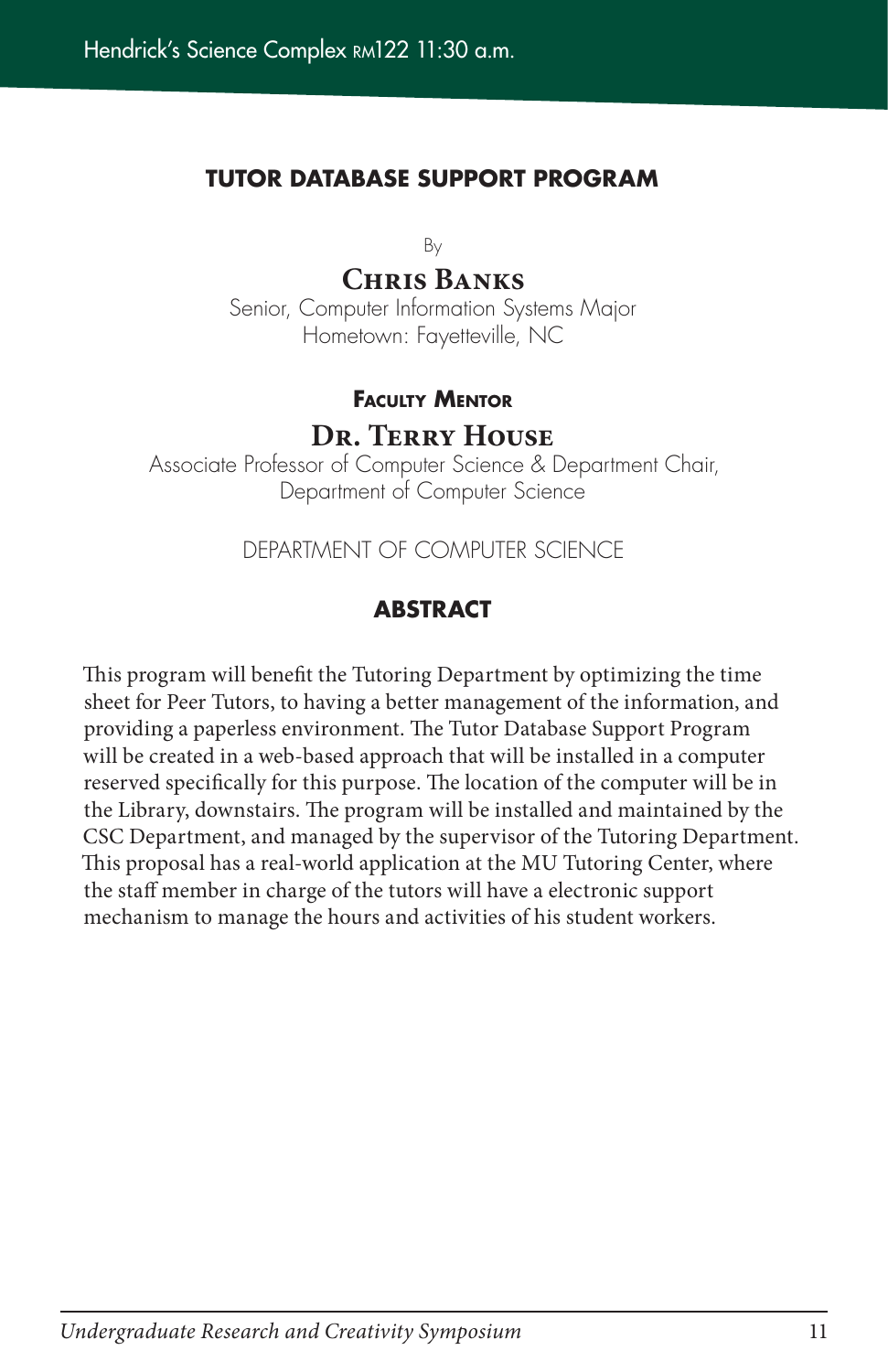#### **KARATE CLUB WEBSITE AND DATABASE SOLUTION**

By

# **Maida Elezovic**

Senior, Computer Information Technology Major Hometown: Mostar, Bosnia & Herzegovina

#### **Faculty Mentor**

# DR. TAT W. CHAN

Professor of Computer Science & Dean, School of Science and Human Development

DEPARTMENT OF COMPUTER SCIENCE

#### **ABSTRACT**

Karate club "Student" is a club based in Mostar, Bosnia and Herzegovina, with an office and a secretary that, upon request from the coach, registers competitors for each competition. The problem is the following: there is no electronic database of the competitors, or of any members of the club. In addition, the club does not have a website to publish results from competitions and announce upcoming events. A dynamic website that has the capability to be connected to a database is needed to facilitate the club's activities. In a practical application, there would be an option for authorized login in order to see the database of competitors, add new competitors, and print reports needed, e.g. list of competitors, their achievements, categories, and ranking. The website will target young people who have the wish to join a karate club, parents of prospect members, current members who wish to see upcoming and past events, alumni of the club who live in different countries around the world, coaches and members of other karate clubs, and the general public. It would be developed in both English and Bosnian.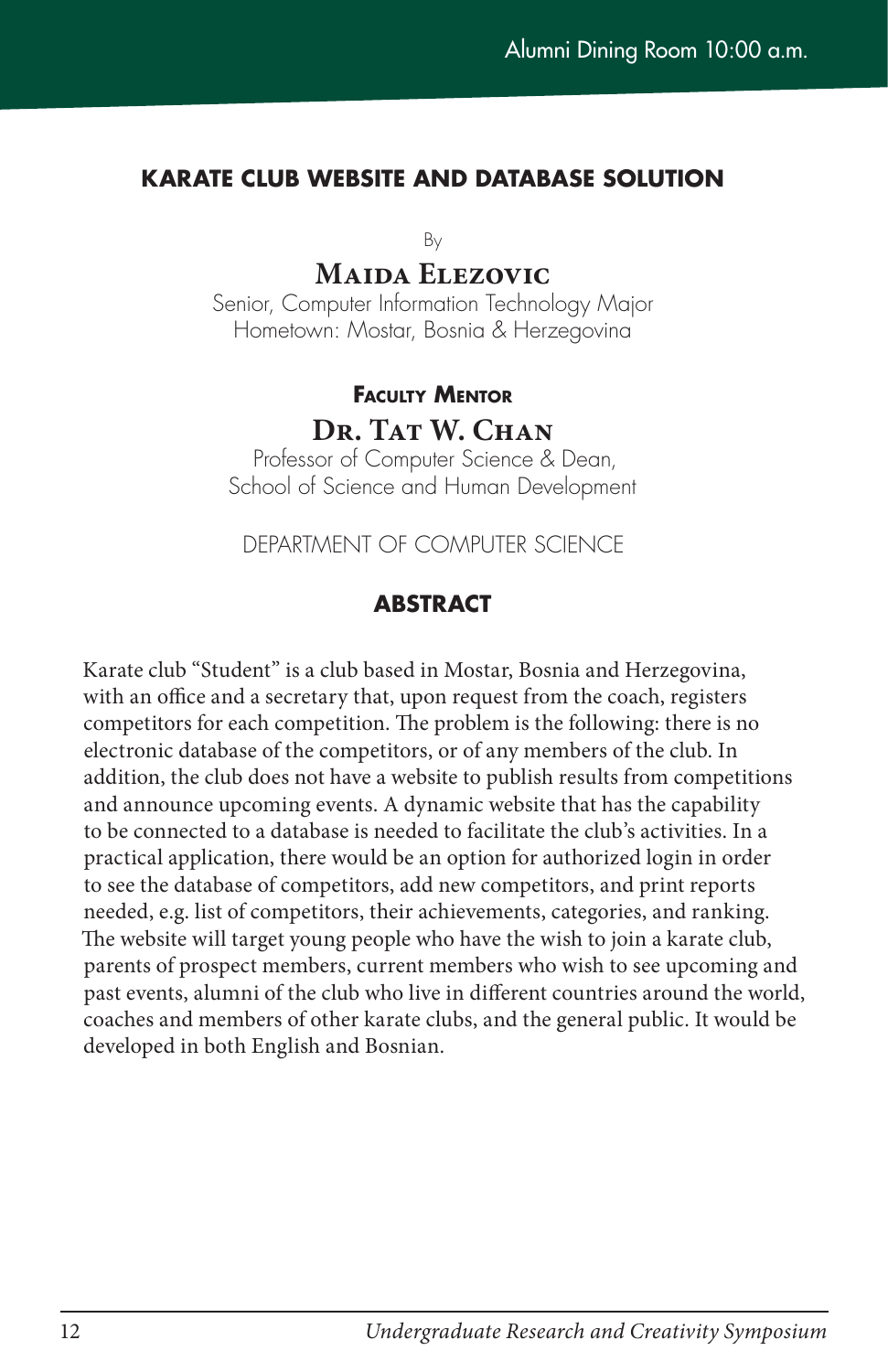#### **VIABILITY OF INSECTS AS NEW SOURCES OF ANTIBIOTICS**

By

**Robert Gamble**

Senior, Biology Major Hometown: Fayetteville, NC

#### **Faculty Mentor**

#### **Dr. Lori Brookman**

Professor of Biology & Dean, School of Graduate Studies

#### DEPARTMENT OF BIOLOGY

#### **ABSTRACT**

Considering that 80 percents of the animals that inhabit this planet are insects and that recent experimentation with insects has yielded promising results, I believe that further research and testing of insects is warranted, and this project attempts to identify potential antimicrobial activity from lysates and centrifugal separation of the brain and sub-esophageal ganglia of the Giant Madagascar Hissing Cockroach (Gromphadorhina portentosa).

Microscopic excision of the brain and sub-esophageal ganglia will be performed to gather the biomass for testing. Screening will then be accomplished by utilizing the Kirby-Bauer disk-diffusion method to test for bacterial inhibition under standard conditions and an attempt will be made to identify any agents isolated by using traditional biochemical and microbiological techniques available. It is my belief that through basic antibiotic susceptibility testing, initial inhibition of bacterial growth can be identified in this diverse class, warranting further research into their viability as sources of much-needed new antibiotics.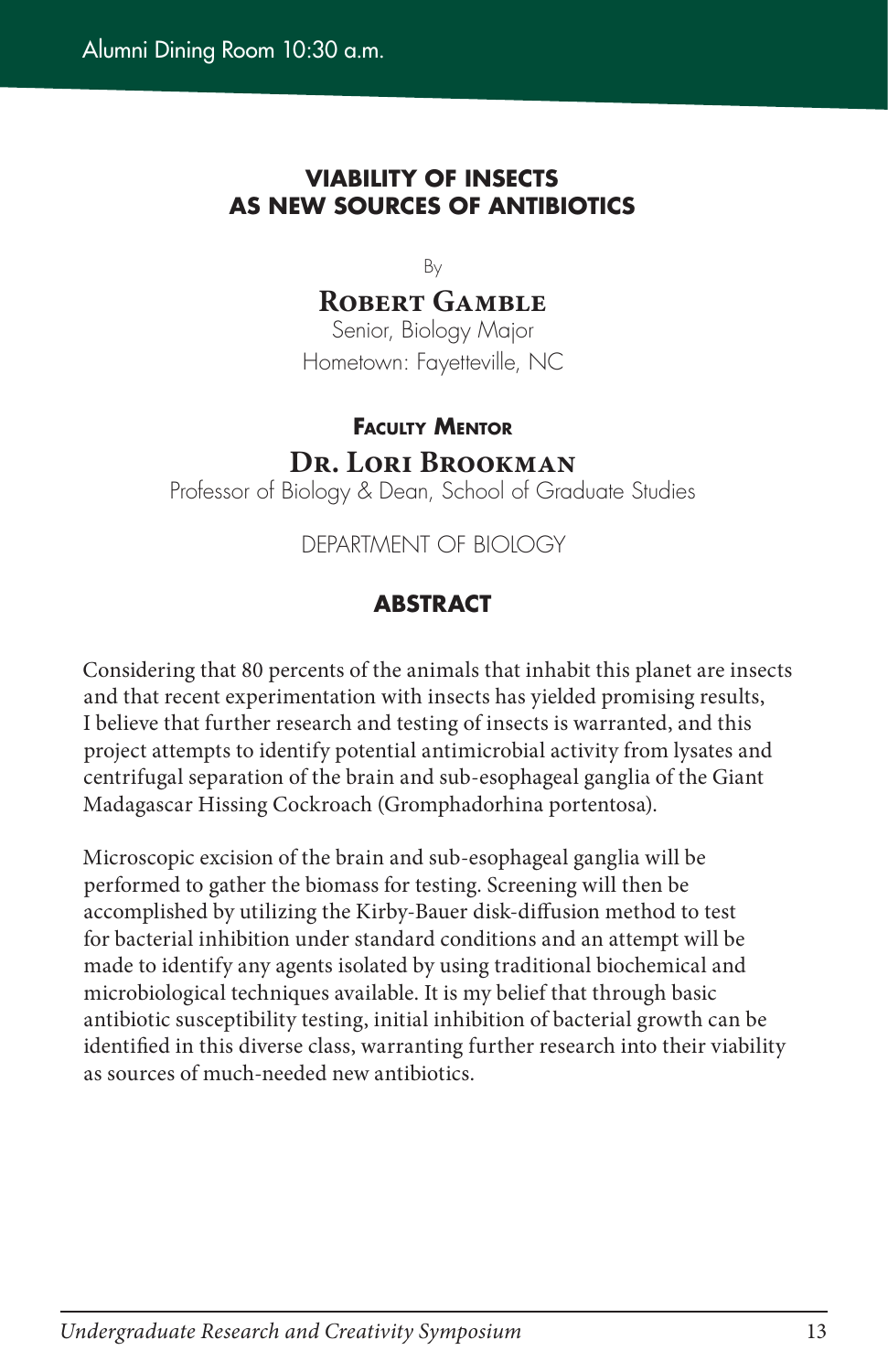#### **UNTAINTED**

By

# **Ashley Johnson**

Junior, Elementary Education Major Hometown: New Bern, NC

# **Faculty Mentor Dr. Emily Wright**

Professor of English & Writing

DEPARTMENT OF ENGLISH & WRITING

#### **ABSTRACT**

My paper will examine a key decision made by Ike McCaslin, the main character in three William Faulkner stories: "The Old People," "The Bear" and "Delta Autumn." Ike McCaslin comes from a powerful family, and with this well-known name comes power, land, money and slaves. However, toward the end of "The Bear" Ike announces his decision to renounce his considerable inheritance. In doing so, he loses not only power and wealth but also his wife and his position as a social insider.

My paper analyzes the reason why Ike makes this decision. It shows that Ike's decision to renounce his inheritance is a result of two major influences on his life: the Native American understanding of nature that Ike gains from Sam Fathers and the corruption that comes from the ownership Ike learns from his ancestor, Lucas Quintas Carothers McCaslin. My paper will describe these important influences on Ike's momentous decision.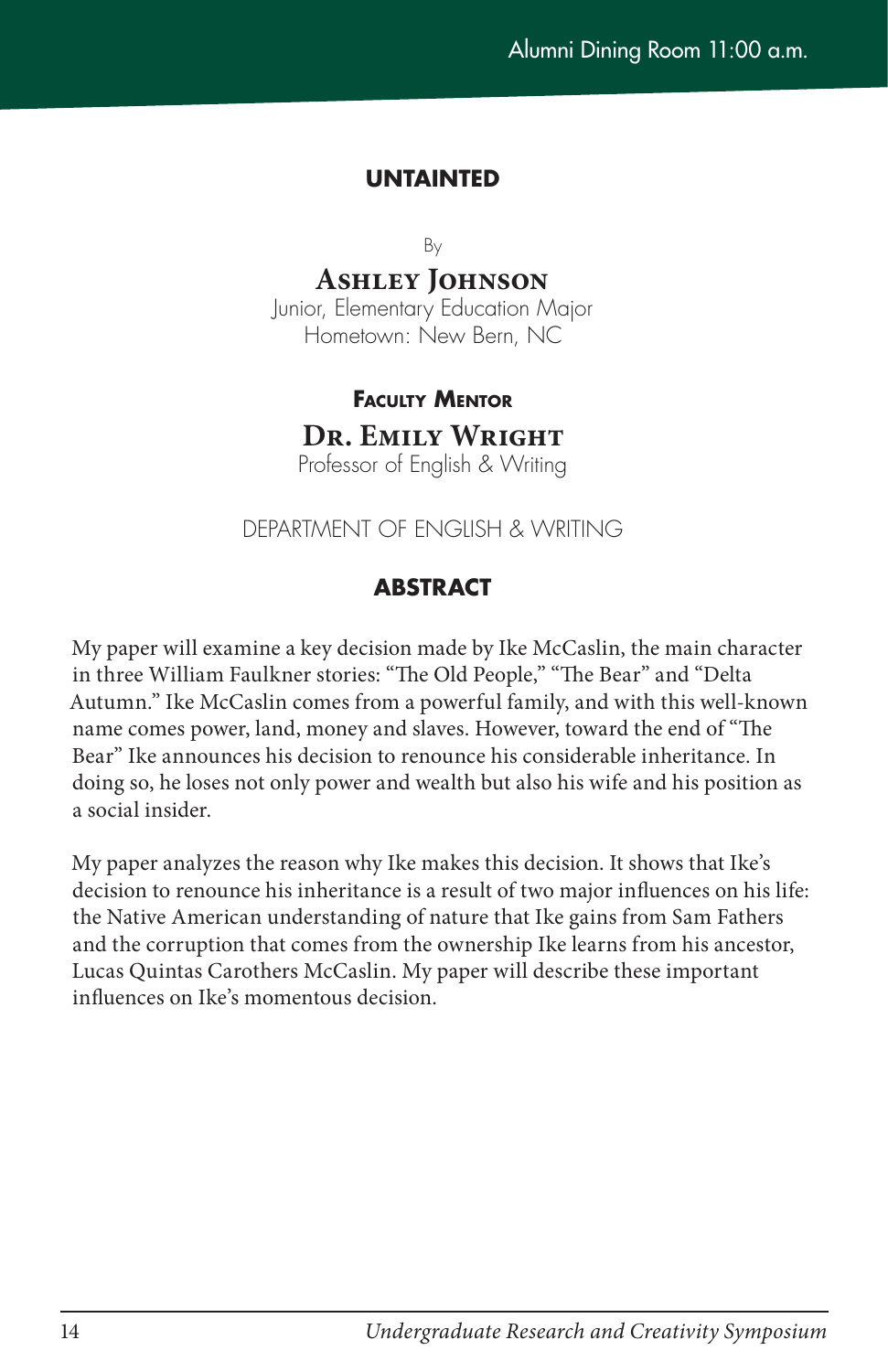Alumni Dining Room 11:30 a.m.

#### **BOON**

By

# **Paul Stroebel**

Junior, Writing Major Hometown: Milford, IN

#### **Faculty Mentor**

**Dr. Emily Wright**

Professor of English & Writing

DEPARTMENT OF ENGLISH & WRITING

#### **ABSTRACT**

My paper addresses the character of Boon Hogganbeck in William Faulkner's novella "The Bear." At first glance, Boon appears to be foolhardy, lackadaisical member of the hunting party that is the focus of "The Bear." Considered a minor and unimportant character, he has been virtually ignored by the critics. However, close analysis of Boon suggests that he plays a much more significant role than most readers realize, being a key factor in Ike's coming-of-age drama and in the death of Sam Fathers. My paper will analyze Boon's role in these rites of passage, showing Boon Hogganbeck to be a much more important character in "The Bear" than the critics have recognized.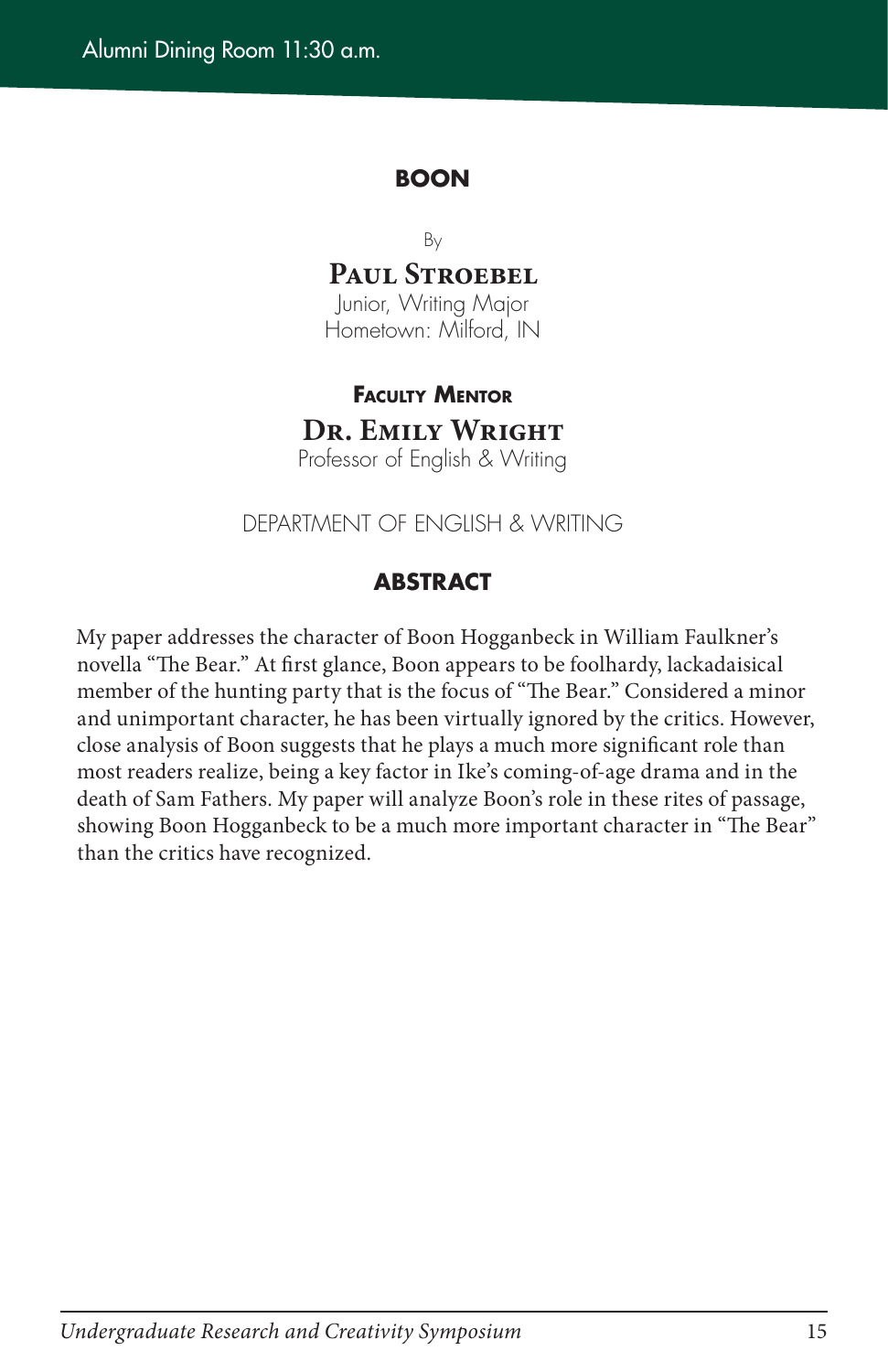#### **CONTRIBUTING FACTORS OF POPULATION GROWTH IN THE MODERN WORLD**

By

**Andrea Candlish**

Senior, Political Science Major Hometown: Fayetteville, NC

#### **Faculty Mentor**

#### **Dr. Drew Ziegler**

Professor of Political Science, Department Chair of Government Studies & the Director, Lura S. Tally Center for Leadership and Development

DEPARTMENT OF GOVERNMENT STUDIES

#### **ABSTRACT**

This study employs a quantitative analysis to determine which factors contribute toward population growth. The United Nations PEDA model (Population, Environment, D–Socio-economic, and Agriculture), that is used to study African nations, provided the framework for this study. This model provided a good multi-disciplined approach to determine the factors that contribute to population growth. The major findings were that the most influential factors were the level of economic development, the male-to-female ratio, globalization, abortion (legal or not), and contraceptive use. The factors that had little to no impact were the percentage of woman in the work force, source of a nation's wealth, the number of aids deaths and the number of people employed. This study demonstrated that resolving population issues requires national policy makers to consider a multi-disciplined approach to achieve the desired end state for their citizens. Policies that do not use this approach have proved detrimental to the country's social, economic, and military strength.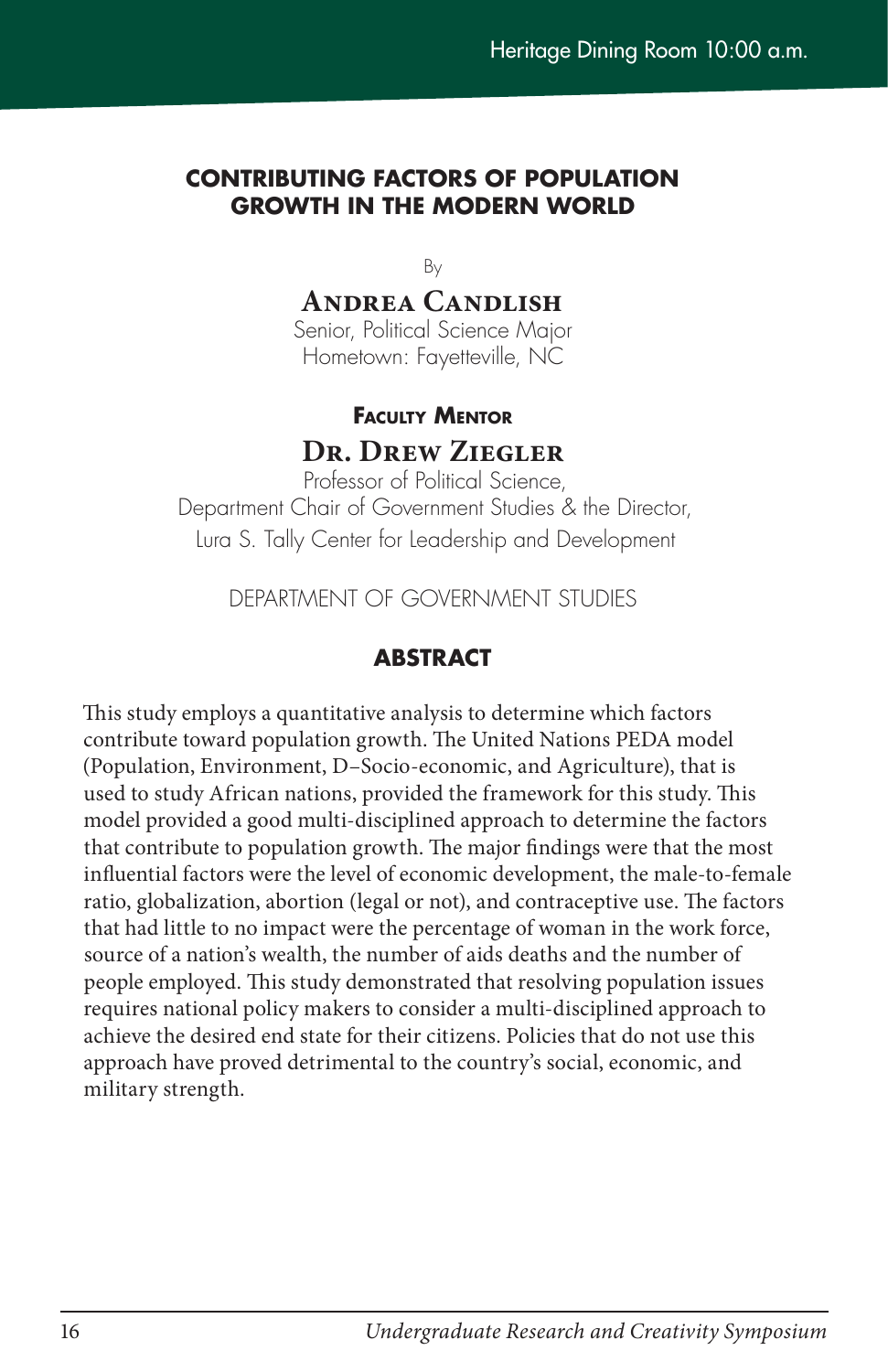#### **FACTORS THAT CONTRIBUTE TO PEOPLE'S OPINION ON EUTHANASIA: A STUDY OF SURVEY RESEARCH**

By

**Marissa Kuzbyt**

Senior, Political Science Major Hometown: Plainsboro, New Jersey

# **Faculty Mentor Dr. Drew Ziegler**

Professor of Political Science, Department Chair of Government Studies & the Director, Lura S. Tally Center for Leadership and Development

DEPARTMENT OF GOVERNMENT STUDIES

#### **ABSTRACT**

This study was a quantitative and empirical analysis of survey data to determine the most influential factors that influence opinion on euthanasia. A secondary analysis was done of the 2006 General Social Survey. The study identified the following factors that play the largest role in a person's opinion on euthanasia. Education level, race, income, political view, religion, belief in an afterlife, and opinion on abortion. The study revealed that people who are college graduates, white, have a high income, are liberal, Jewish, and do not believe in an afterlife or support abortion will be in favor of euthanasia. People who did not graduate high school, are black, have a low income, are conservative, conservative protestant, believe in an afterlife or are against abortion, were likely to be against euthanasia. Policy makers and political parties will find much use in this kind of study because it gives insight into the kinds of people who support euthanasia and who oppose euthanasia. Furthermore, candidates running for any sort of office will also be intrigued by this study and gain some insight into potential voters.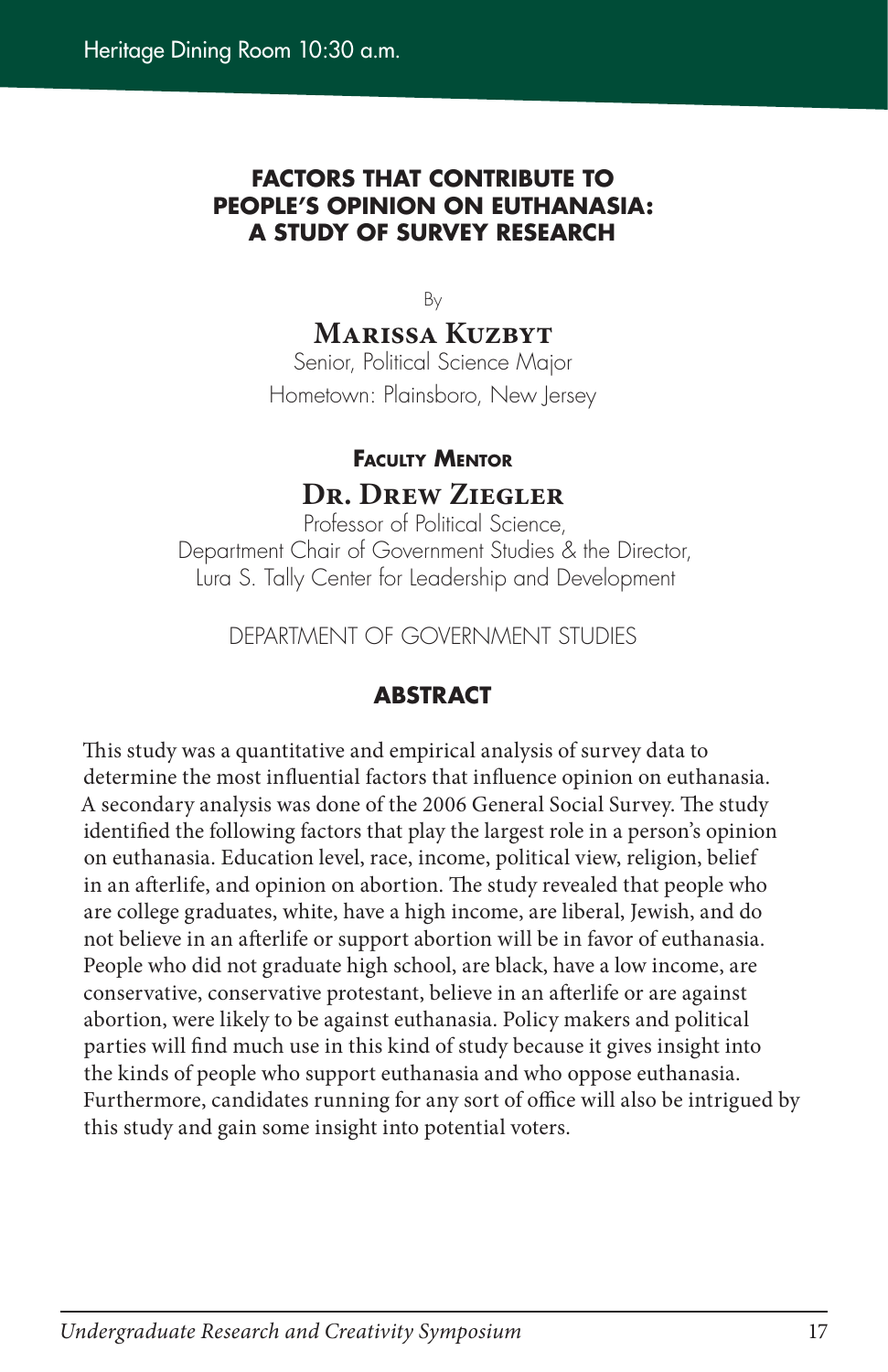#### **EUGENICS AND COMPULSORY STERILIZATION**

By

# **Dzenana Dzanic**

Junior, Accounting Major Hometown: Doboj, Bosnia & Herzegovina

# **Faculty Mentor**

#### **Dr. Warren McDonald**

Professor of Health Care Administration & Director, The Professional MBA Program

THE CHARLES M. REEVES SCHOOL OF BUSINESS AND ECONOMICS

#### **ABSTRACT**

Eugenics is a process long abandoned, but continues to have lingering negative effects on many in society. Some in the North Carolina legislature are attempting to provide reparations to those citizens of the state who were affected by this process. This is a controversial move, but one that deserves our review. While it seems to be clearly unconscionable by those in contemporary society, it is not new, and this research will allow for our reflection on how eugenics has affected contemporary society. We will concentrate our efforts on North Carolina due to its recent actions related to compensating victims of eugenics, but will include relevant material from other states in our research. Using secondary data related to eugenics and the treatment of populations exposed to this practice, this study will evaluate the overall effect of eugenics on contemporary society in North Carolina, which is the first state in the union seeking compensation for the damage done to the families that were exposed to the practice. What is the source for funding these reparations, and is it a sufficient recoupment for people who were sterilized against their will?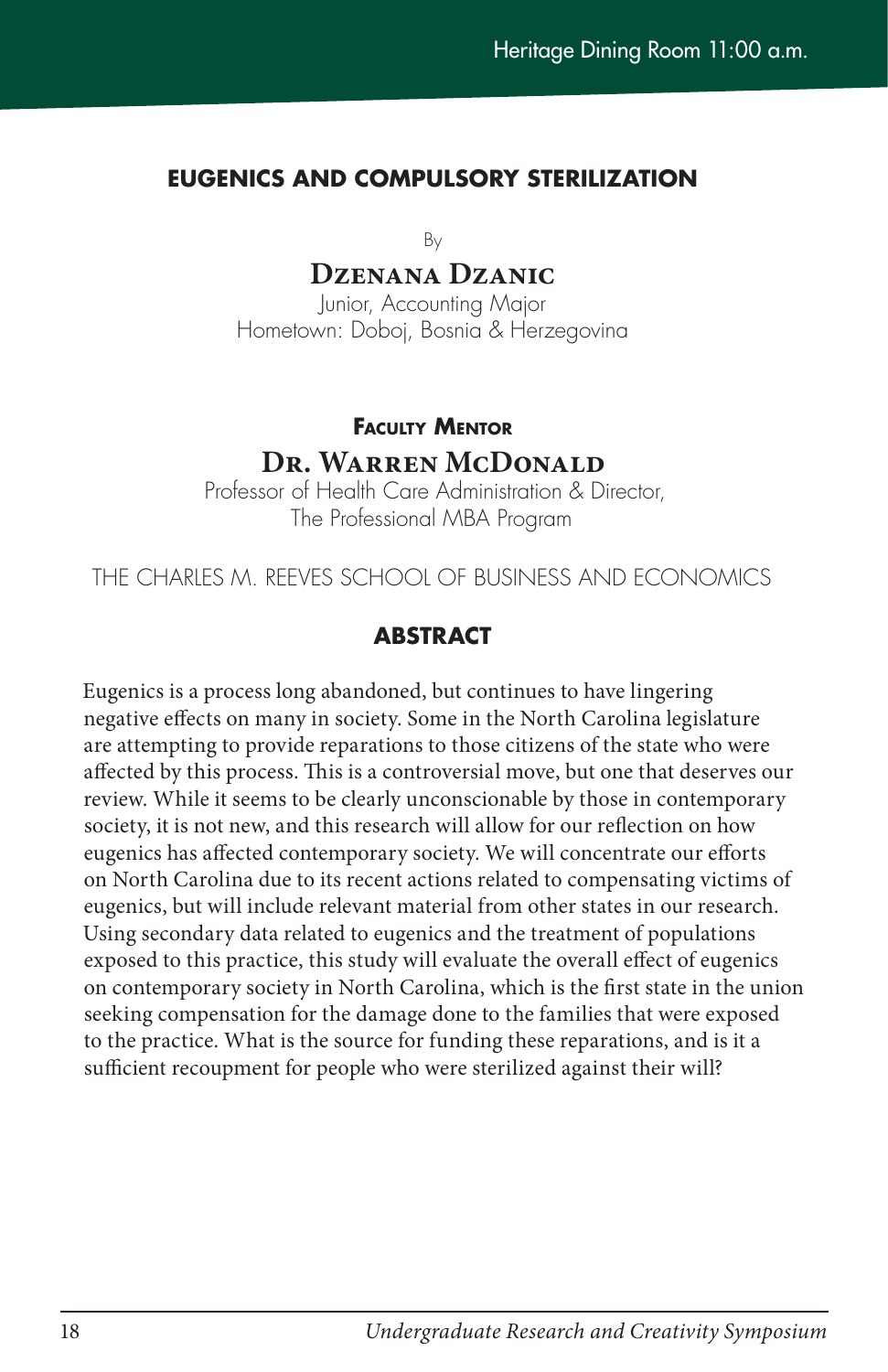#### **THE ROLE OF CLUBS AND ORGANIZATIONS IN STUDENT RETENTION AND ITS APPLICATIONS TO METHODIST UNIVERSITY**

By

**David Burns, Aleksandra Fetisova, and Chris Harper**

Junior, Business Administration Major; Junior, Business Administration Major & Junior, Marketing Major Hometowns: Warrenpoint, Ireland, Moscow, Russia & Yadkinville, NC

# **Faculty Mentor Dr. Mark Kendrick**

Assistant Professor of Marketing

THE CHARLES M. REEVES SCHOOL OF BUSINESS AND ECONOMICS

#### **ABSTRACT**

Methodist University today serves approximately 2,200 students—1,600 in the day program and 600 in Methodist University at Night. The student body includes persons of diverse ages and nationalities, representing 48 states and 42 foreign countries. Approximately 40 percent of our students come from out of state. Clubs and organizations are open to all students, and participation is encouraged. Student organizations are each governed by a constitution, supervised by a faculty advisor, and have a purpose compatible with that of the mission of the University. The campus organizations focus on academics as well as student engagement.

Our research has shown that student engagement in clubs and organizations improves retention and graduation rates (Fischer, 2007; Lotkowski, Robbins & Noeth, 2004). For this reason, we are interested in learning what makes a student club successful in regard to student involvement and overall club retention. As part of a joint class project, we surveyed students campuswide with a goal of learning more about what students viewed as important regarding what role clubs and organizations play when it comes to furthering a university student's collegiate experience. We intend to use the information gathered for the purpose of developing and presenting a pilot "marketing tool kit" for the Student Government Association to use in a club leadership seminar for the purpose of enriching student leadership opportunities.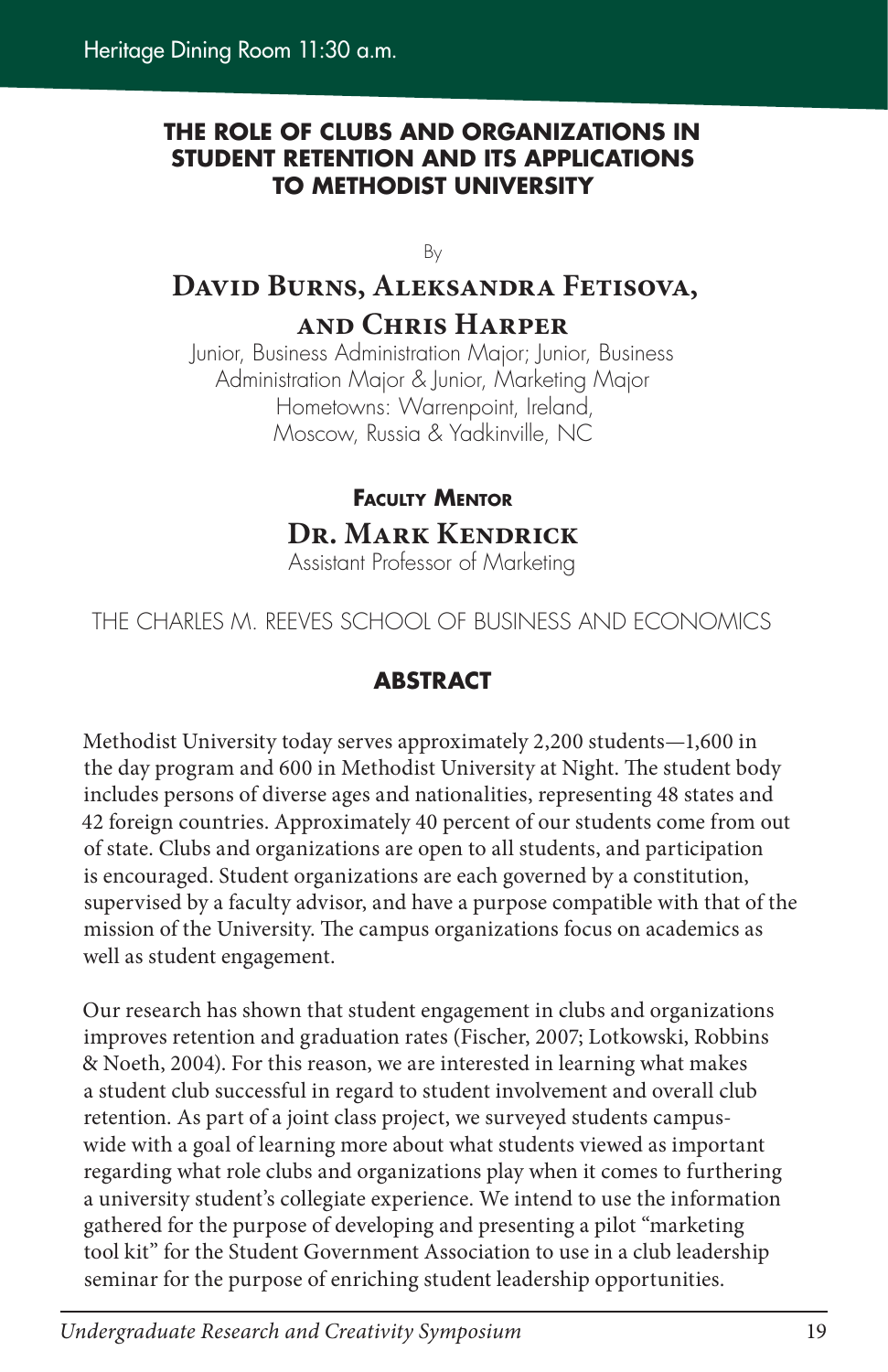#### **FANNY MENDELSSOHN: AN EXAMINATION OF GENDER AND COMPOSITIONAL PURSUITS**

By

**Taira Lobban**

Senior, Music Education Major Hometown: Fayetteville, NC

#### **Faculty Mentor**

#### **Dr. Scott Marosek**

Assistant Professor of Music

#### DEPARTMENT OF MUSIC

#### **ABSTRACT**

Much of the previous research on Fanny Mendelssohn has focused on the relationship between Fanny and her more famous younger brother Felix Mendelssohn. However, previous research reduces the legitimacy of Fanny Mendelssohn as a true composer. This study provides examples of how Fanny Mendelssohn engaged in compositional pursuits despite social bias and had a musical style equally notable to that of her contemporaries. Of particular interest to this study are the three songs from Felix's op.8 that were actually composed by Fanny. Primary and secondary sources for this study include books, scholarly music journals, internet sources, scores and recordings.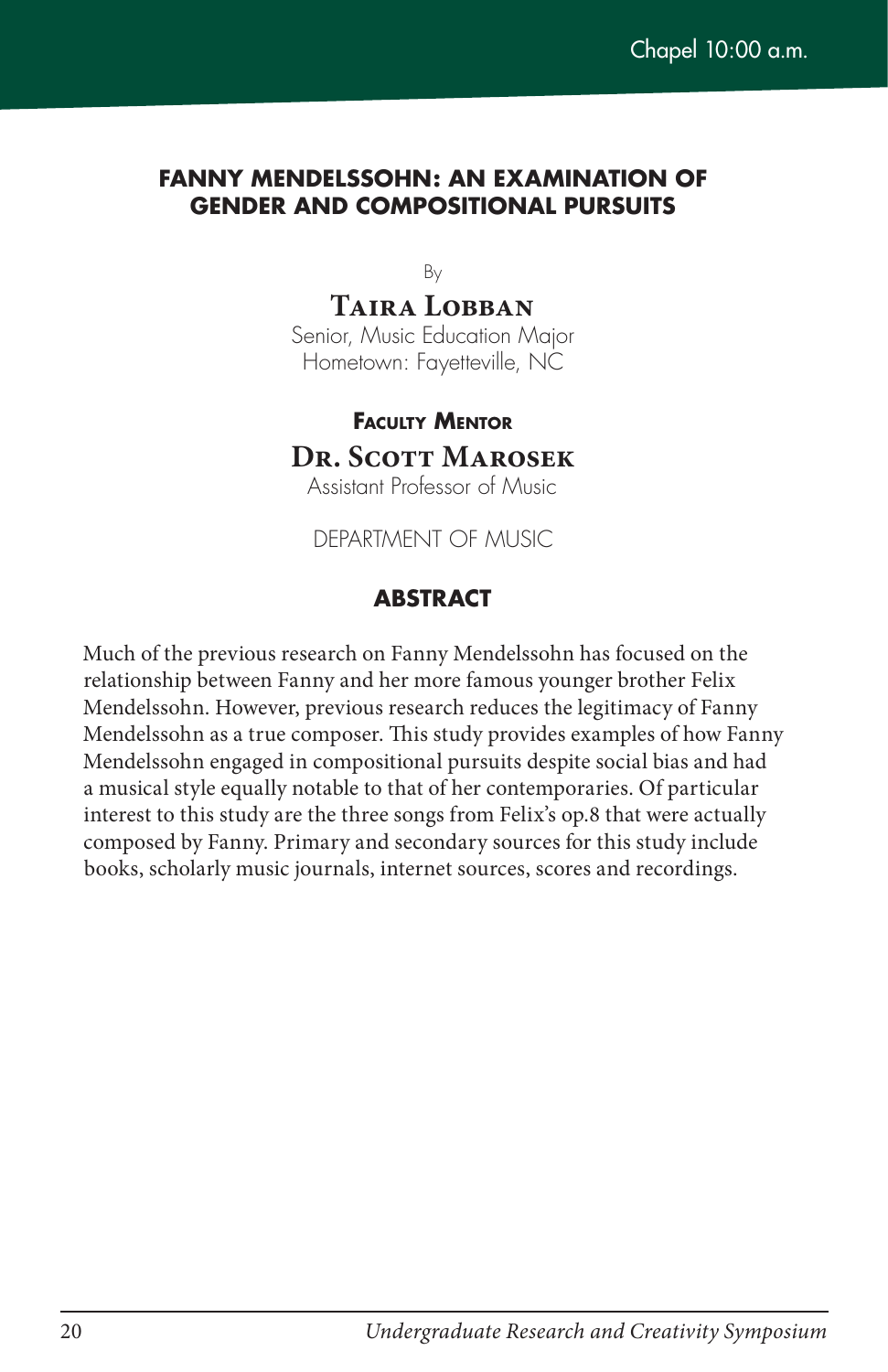#### **'DON'T ASK; DON'T TELL': THE PRIVATE AND PROFESSIONAL LIFE OF HOMOSEXUAL SOLDIERS**

By

**Maria Frisone-Barrerra**

Senior, Sociology and Communications Major Hometown: Quito, Ecuador

#### **Faculty Mentor**

# **Dr. Regina Smardon & Dr. Vida Bajc**

Assistant Professor & Department Chair, Department of Sociology and Assistant Professor of Sociology

DEPARTMENT OF SOCIOLOGY

#### **ABSTRACT**

When President Bill Clinton intended to eliminate the ban on homosexual soldiers in the military in 1993, the opposition insisted that the presence of openly homosexual soldiers in a unit would negatively affect the morale of the soldiers. The compromise led to the "Don't Ask Don't Tell" policy which established that: (1) applicants for military service would not be asked to reveal their sexual orientation, (2) inquiries or investigations solely to determine a service member's sexual orientation would not be initiated, but inquiries or investigations could be initiated when credible information indicated a basis for discharge or disciplinary action (e.g., homosexual conduct), and (3) a statement by a service member admitting a homosexual or bisexual identity would create a reputable presumption that the service member is engaging in homosexual acts or has the propensity or intent to do so. This paper investigates: (1) actions taken by the military against soldiers who were under suspicion of homosexual conduct; (2) actions taken by soldiers to protect their identity and positions in the military; and (3) how the recent overturn of this policy has been changing the private and professional lives of soldiers.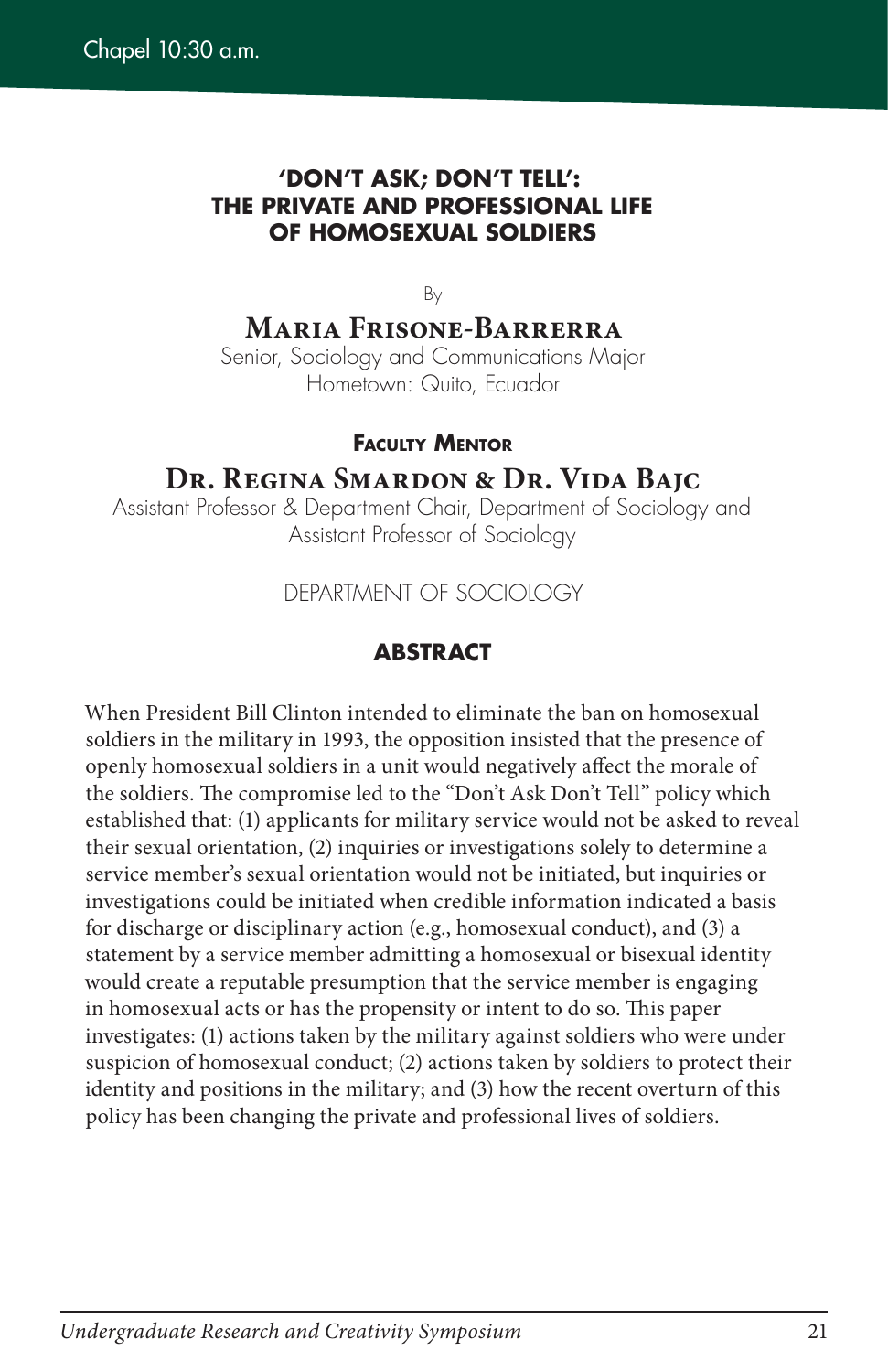#### **ATHEISM IN THE U.S. ARMY: A QUIET BUG**

By

#### **Marianty Mavroz Gonzalez**

Junior, Sociology Major Hometown: Mixco, Guatemala

#### **Faculty Mentor**

#### **Dr. Regina Smardon & Dr. Vida Bajc**

Assistant Professor & Department Chair, Department of Sociology and Assistant Professor of Sociology

#### DEPARTMENT OF SOCIOLOGY

#### **ABSTRACT**

In recent years, larger numbers of American soldiers have identified themselves as atheist. Using data from eight qualitative interviews, this research looks into the experience of active-duty soldiers in the U.S. Army in relationship to their religious views and/or affiliation, taking a particular interest in those soldiers who are self-identified as atheist. This paper analyzes their perceptions of discrimination, alienation and experiences of social and professional barriers throughout their career.

Data collected so far evidences that there are many factors that affect religious freedom in the U.S. Army, including issues of rank and race. There is also evidence that this phenomenon affects only a small portion of the population and that it is still an underlying issue that is not discussed openly in the organization.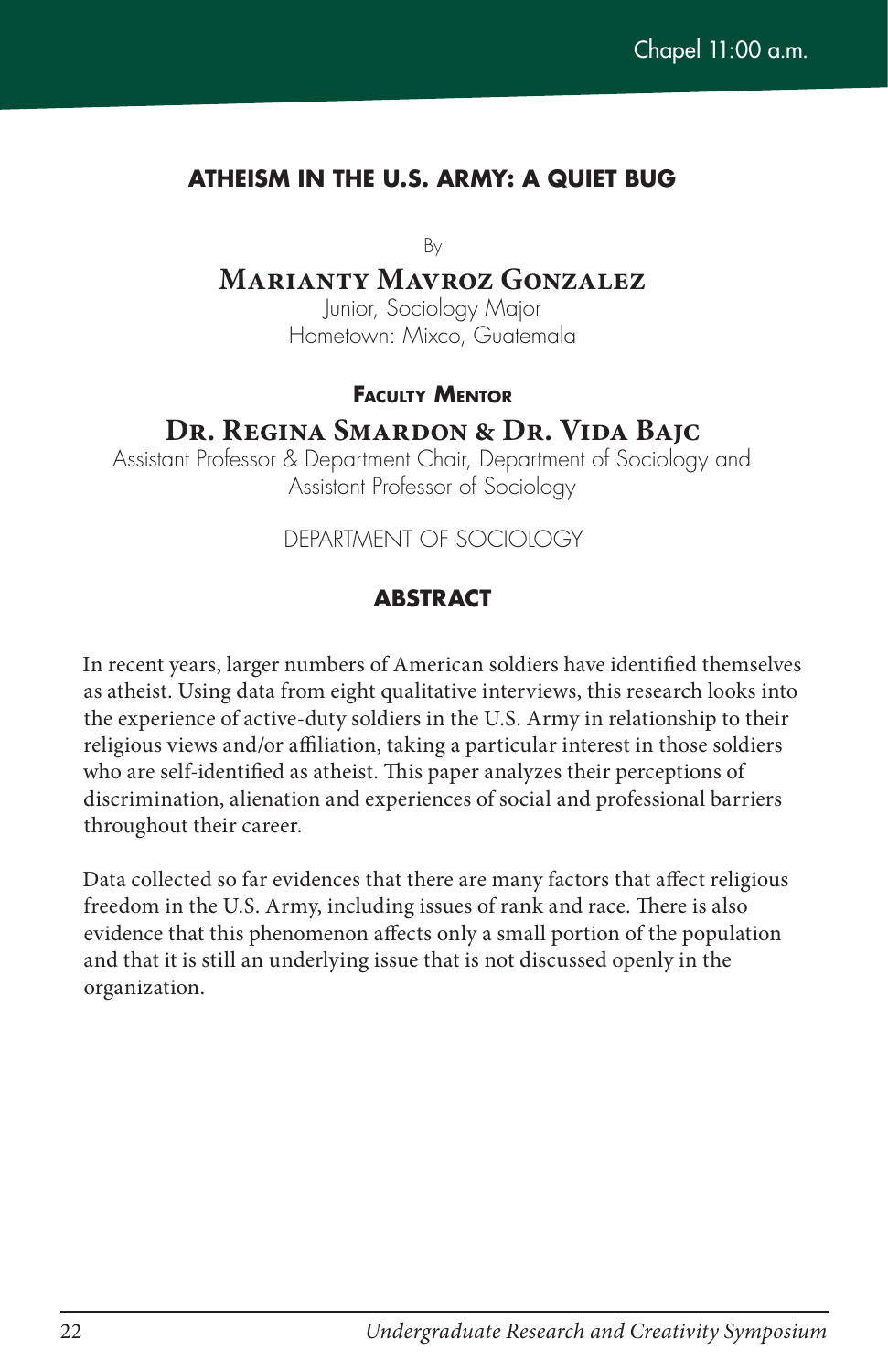#### **ALLEN GINSBERG'S 'HOWL' AND THE BEAT GENERATION: FROM MANIFESTO TO SOCIAL MOVEMENT**

By

**Miguel Tevez**

Sophomore, Global Studies Major Hometown: San Salvador, El Salvador

# **Faculty Mentors Dr. Regina Smardon & Dr. Vida Bajc**

Assistant Professor & Department Chair, Department of Sociology and Assistant Professor of Sociology

DEPARTMENT OF SOCIOLOGY

# **ABSTRACT**

When counter-cultural movements gain sufficient public support, they can provide impetus to social and cultural changes. The Beat Generation movement is a good case study of how a group of poets was able to use media exposure to gain public support for their ideals of a liberal, open society which would to sanction sexual freedom and drug experimentation. Their criticism of the post-war government in the United States through their poetry further helped them gain support of a public already highly dissatisfied by the government.

After the obscenity trials against Allan Ginsberg's "Howl" were dismissed, Americans became more accepting of drugs, homosexuality and protest. Through exposition of their ideals and objections to the government at the time, the Beats achieved enough fame to transform themselves into leaders of a social movement. This study reviews the literary and sociological sources of this counter-cultural movement to draw parallels and look for disjunctions with the Occupy Movement, particularly its ability to gain support from the public for its causes and to potentially generate social change.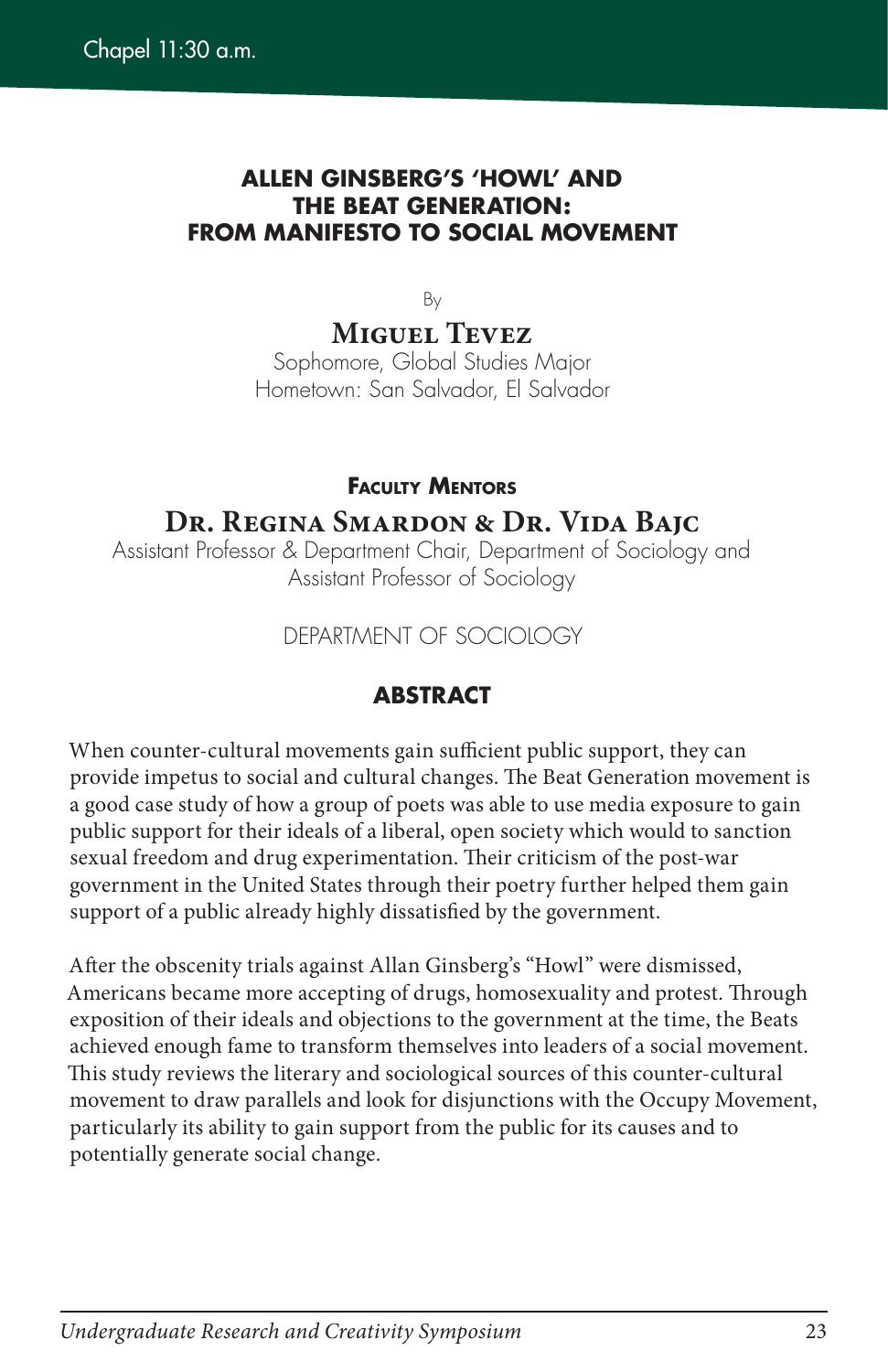#### **STATISTICAL ANALYSIS OF THE EFFECTS OF THE CAPE FEAR RIVER ON PLANT GROWTH IN SURROUNDING AREAS**

By

# **Erin Fegley**

Freshman, Biology Major Hometown: Morehead City, NC

# **Faculty Mentor**

**Daniel Bennett**

Instructor of Mathematics

DEPARTMENT OF MATHEMATICS

#### **ABSTRACT**

The topic of the research project and poster will be the effect of the nutrients in the Cape Fear River on plants in the surrounding area. My hypothesis will be that the Cape Fear River includes nutrients that help the growth of plants closer to the river more than the same species of plants in more urban areas. My controls for the experiment will be to have the same type of soil, plant, and pot size. The independent variable of this experiment will be what I water the plants with: some with water from the Cape Fear River, some with tap water, and some with nothing at all.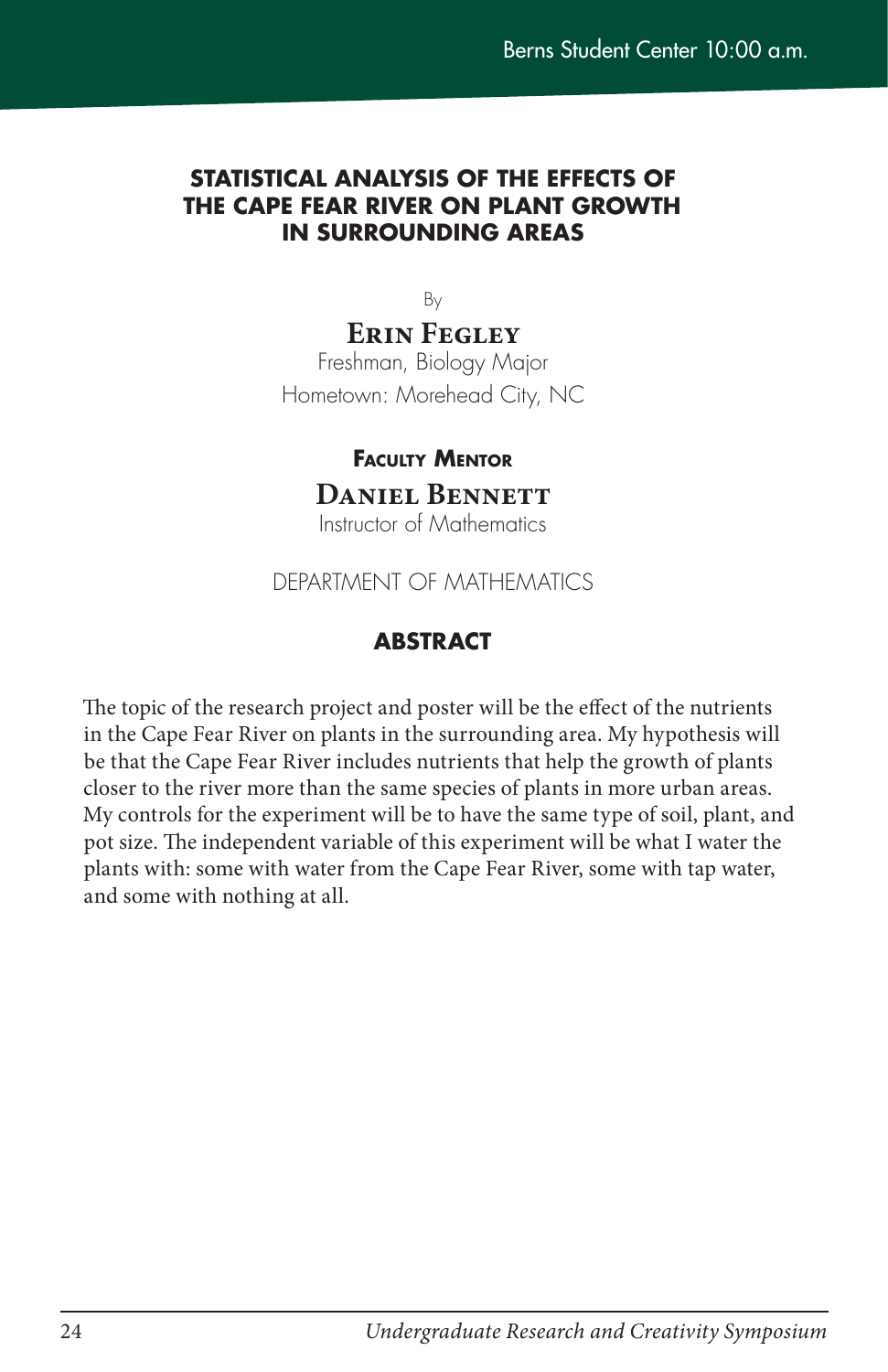#### **DETAILED ANALYSIS OF THE POLLEN FLORA OF NORTH CAROLINA AND ASSEMBLY OF THE IDENTIFICATION KEY OF THE POLLEN**

By

# **Alexis Lanza & Matea Peric**

Senior, Biology Major & Senior, Biology Major Hometowns: Belize & Mostar, Bosnia & Herzegovina

# **Faculty Mentor Dr. Clay Britton** Assistant Professor of Biology

DEPARTMENT OF BIOLOGY

#### **ABSTRACT**

Using pollen collected from flowering plants native to North Carolina, the researchers in this experiment will compile a detailed pollen identification key. This key may then be used in forensic science applications to identify pollen collected during criminal cases. Pollen is microscopic, and as a result, difficult to detect and remove from a crime scene. Equipped with this identification key, investigators may gather more evidence for a conviction.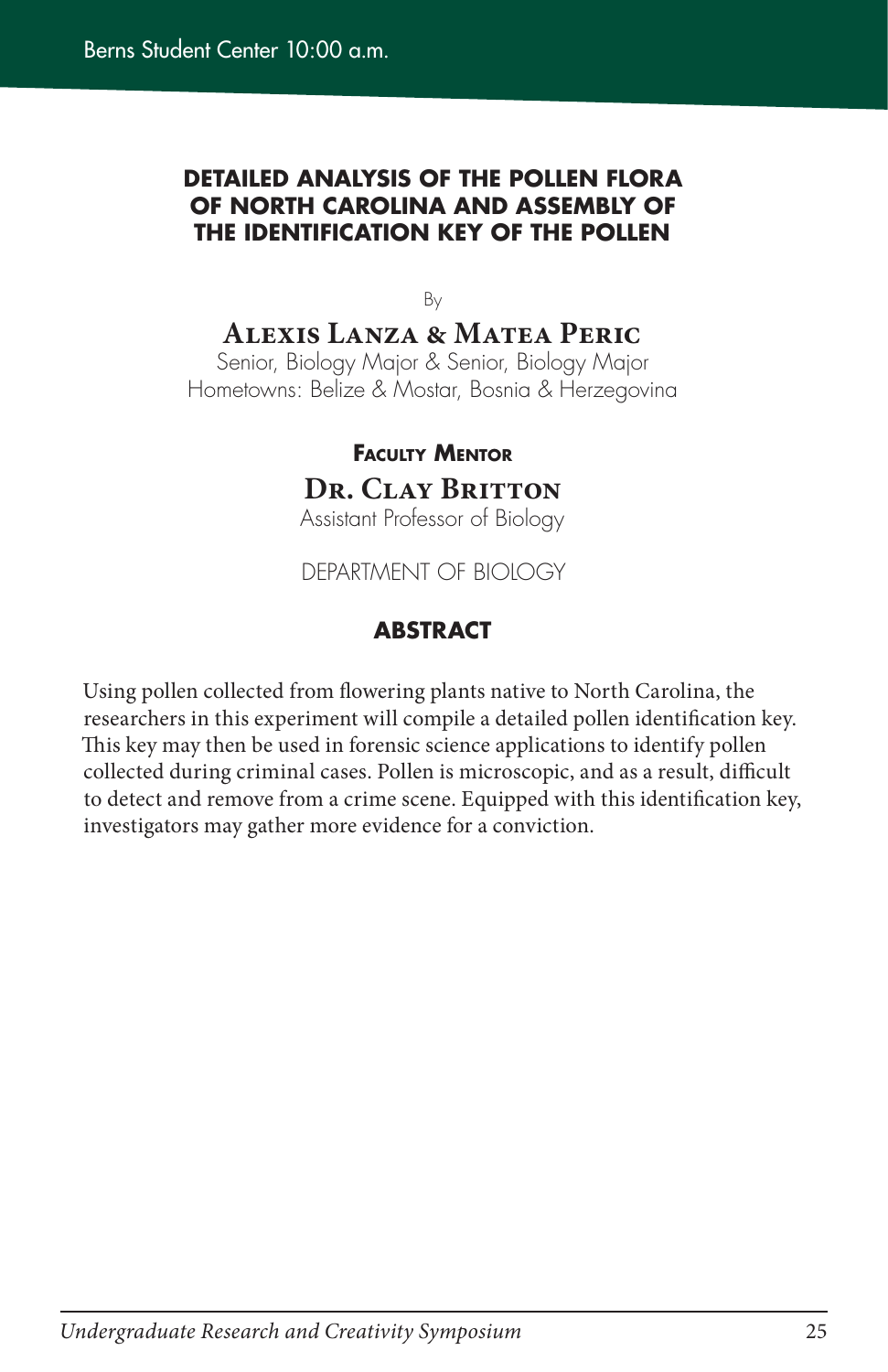#### **SPECTROSCOPIC DETERMINATION OF HEMOGLOBIN IN TOOTH AND BONE USING LEUCO CRYSTAL VIOLET**

By

**Kayci Miller**

Senior, Chemistry Major Hometown: Dresden, OH

#### **Faculty Mentor**

**Stephanie Hooper–Marosek**

Assistant Professor of Chemistry

DEPARTMENT OF CHEMISTRY & PHYSICAL SCIENCE

#### **ABSTRACT**

Determination of hemoglobin (Hb) in skeletal or dried remains could have many useful forensic applications such as determination of a post mortem interval or certain pathologies. This research focuses on the use of leuco crystal violet (LCV) for UV/V in spectroscopic determination and quantification of Hb in a tooth and femur sample. Using LCV, possible interferences were investigated, and it was determined that ferrous iron samples appeared to actually mask the overall reaction, while glycine had no obvious effect.

The LCV reaction was also applied to tooth and bone samples for the extraction of Hb. The extractions of the femur bone with 0.5M hydrochloric acid and the extraction of the tooth with 6.0 M urea yielded the violet product. Using the measured absorbance of each positive extraction, the following amount of hemoglobin in each sample was determined. Thus, Hb levels in bone and tooth samples were detected and quantified using LCV. Gel electrophoresis is not a reliable method for quantifying the Hb concentration in a bone or tooth sample, so using LCV is preferable for this purpose.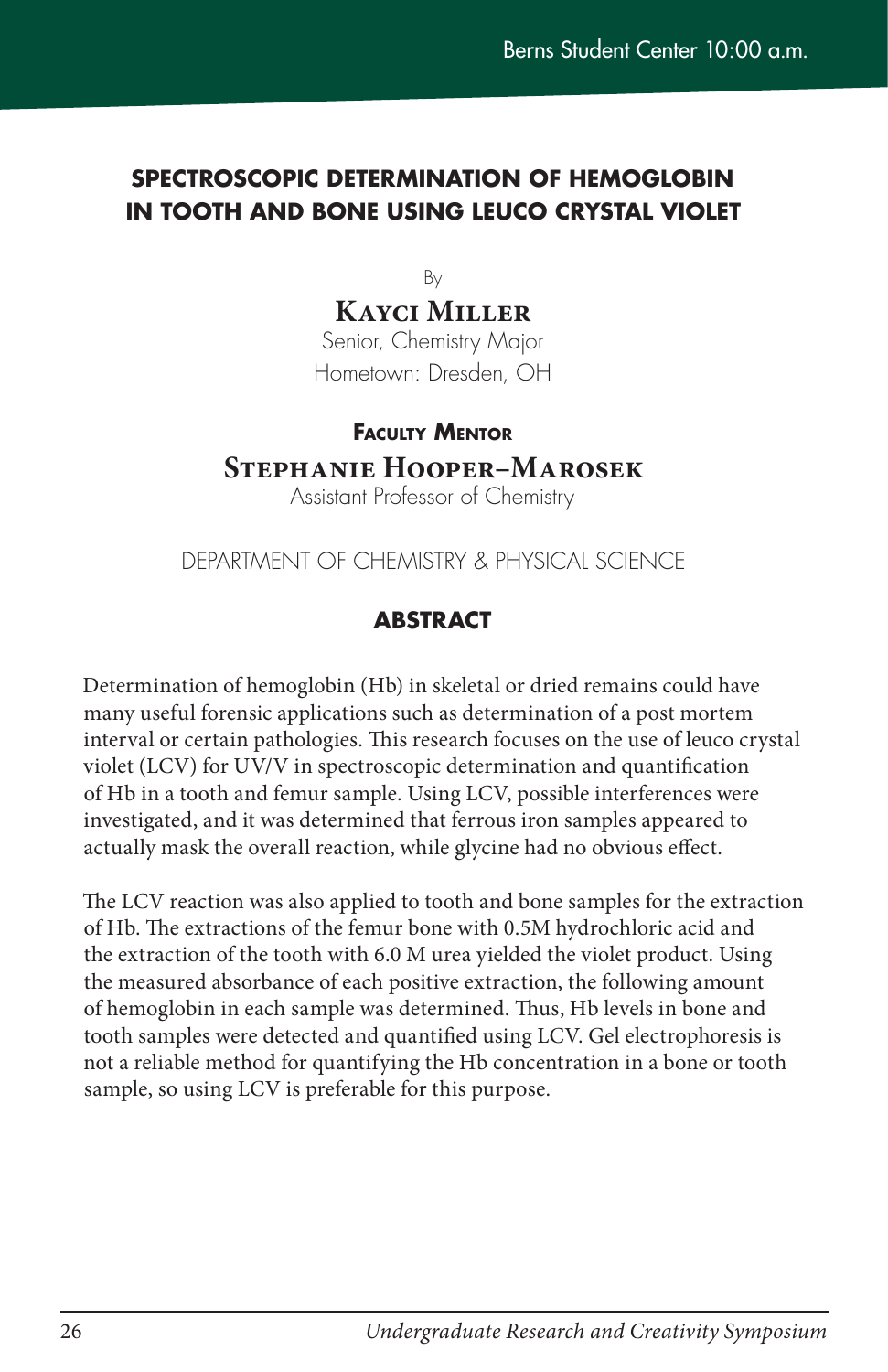#### **EMINENT DOMAIN: A THREAT OR A NECESSITY TO GROWTH?**

By

# **Leigh Ann Philbee**

Freshman, Environmental and Occupational Management Major Hometown: Charlotte, NC

#### **Faculty Mentor**

#### **Dr. Deborah Branson**

Assistant Professor of Environmental Management and Occupational Health & Director of Environmental and Occupational Management

DEPARTMENT OF GOVERNMENT STUDIES

#### **ABSTRACT**

Eminent domain is a legal topic most people do not understand until it affects them. There are many cases in this country, some even in our own backyard. The two that I will be focusing on are the Monroe Connector-Bypass and the Fayetteville Bypass (I-295). These are both cases that are happening right now. The Monroe Connector-Bypass has been caught up in environmental lawsuits for a few years. Now, the court cases are over and the state is continuing to get money so it can break ground sometime this year and put the bypass right through farmland and low income housing. Land for the Fayetteville Bypass has already been cleared, and the state is starting to pave the roads to finish the bypass. There are many other options out there aside from the use of eminent domain. This project will show the impacts of these two bypasses and the other options that the government could take.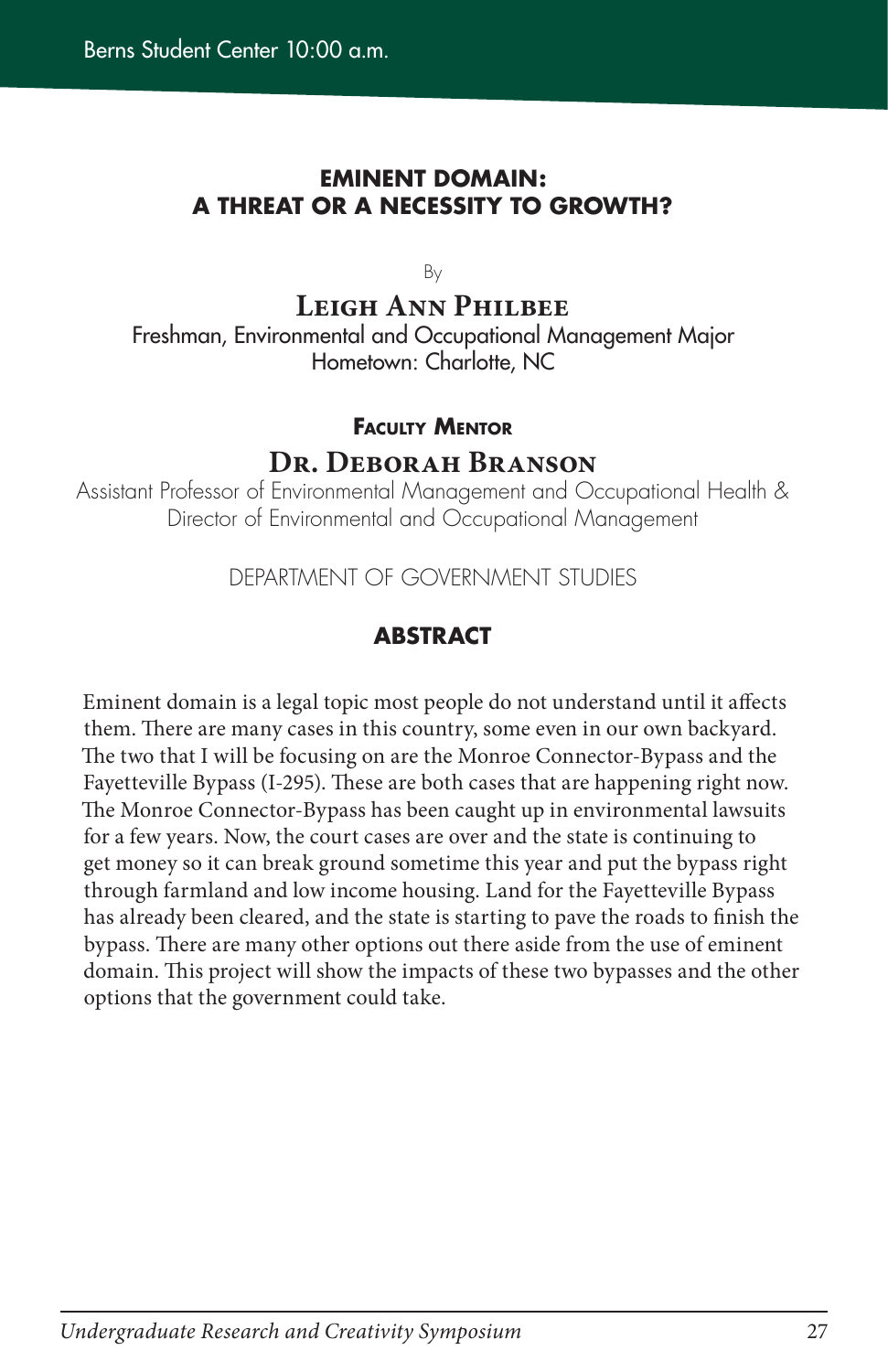#### **MERCURY IN THE ENVIRONMENT: AN INCREASING THREAT TO HEALTH**

By

# **Lauryn Elizabeth Steel**

Junior, Environmental and Occupational Management Major Hometown: Concord, NC

# **Faculty Mentor**

#### **Dr. Deborah Branson**

Assistant Professor of Environmental and Occupational Management & Director of Environmental and Occupational Management

DEPARTMENT OF GOVERNMENT STUDIES

#### **ABSTRACT**

Mercury (Hg) poisoning of humans is becoming a greater issue as we move forward into the future. The subject of Hg poisoning has gone relatively unnoticed by the public, as have the people who are most likely to inhale or ingest Hg. Throughout the world there, are many coal-burning power plants, and even in third world countries are still using coal as a reliable source of energy. When coal is burned, it releases an element called mercury, the airborne emissions of which have the ability to travel tens to hundreds of miles before depositing, primarily as rainfall, into lakes and streams where mercury accumulates in fish that may be eaten by people. With coal being the major source of mercury exposure in the environment, and coal-fired power plants all over the world, it seems almost impossible to keep mercury out of the air and soil. But many scientists have been working hard on trying to figure out a solution to this problem. Labs have been one of the leading sources in studying mercury in the soil and finding a feasible solution for remediation of mercury out of the soil. It's important that our nation takes strong steps to try and end the use of mercury in industry, and prevent it from entering the air and then settling into the water and soil.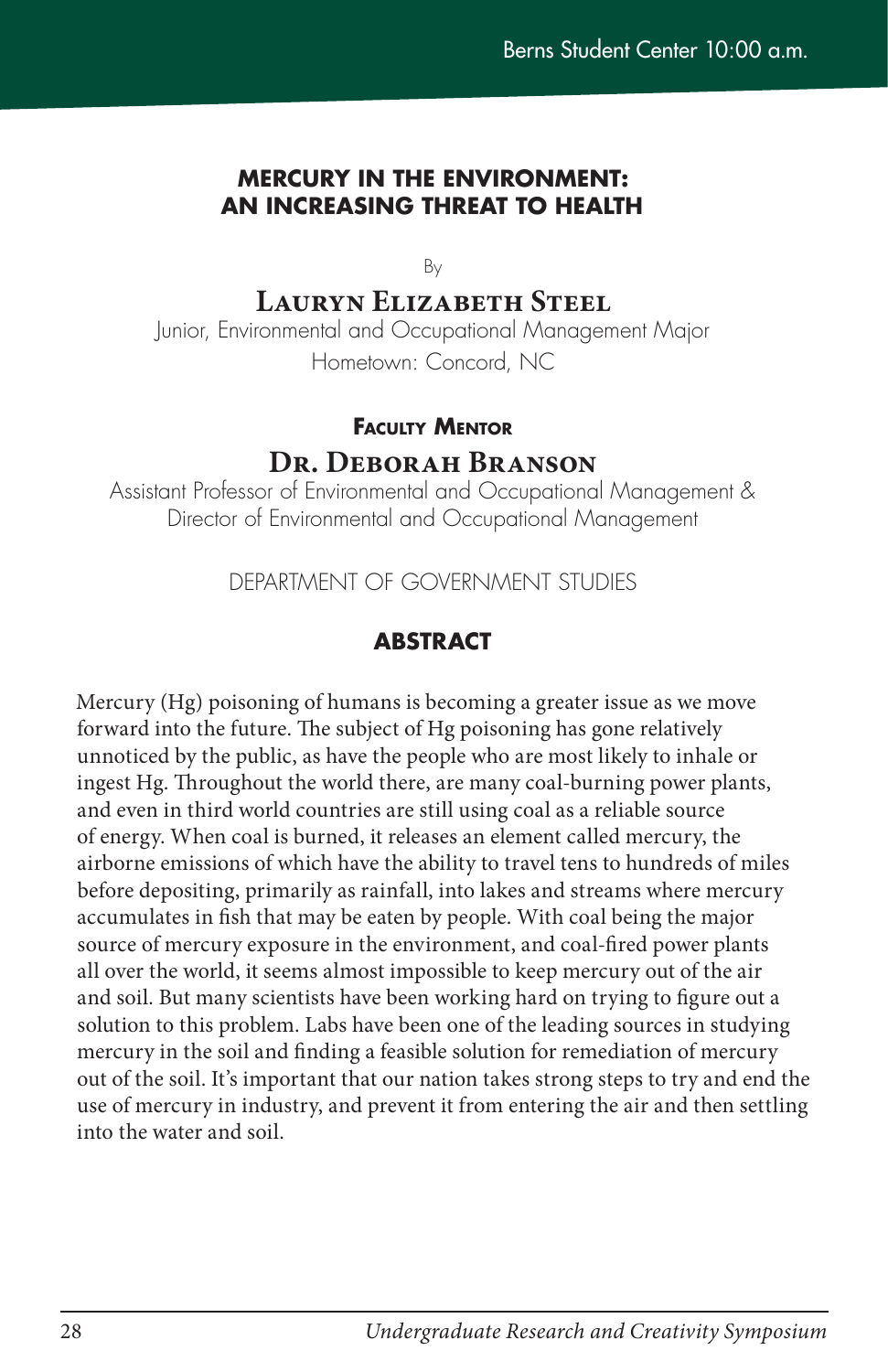#### **COMPARISON OF EQUIVALENCY OF RESULTS BETWEEN THE ONE-MILE WALK-RUN AND PACER TESTS FOR DETERMINING THE AEROBIC CAPACITY OF UNIVERSITY STUDENTS**

By

# **Tyler Younger**

Junior, Physical Education & Exercise Science Major Hometown: Chatham, VA

**Faculty Mentor**

# **John Herring**

Assistant Professor of Physical Education and Exercise Science

#### DEPARTMENT OF PHYSICAL EDUCATION AND EXERCISE SCIENCE

#### **ABSTRACT**

Two tests within FITNESSGRAM designed to measure aerobic capacity are the one-mile run/walk (MRW) and the Progressive Aerobic Cardiovascular Endurance Run (PACER). The decision regarding which test to use is up to the administrator who may select either test to assess aerobic capacity. Previous studies using college students yielded high equivalency rates for both males and females on these two tests, however studies included volunteer participants who may have been more "cardiovascular fit" than the general population.

This experiment tested the reliability and equivalency of the MRW and PACER for estimating maximal oxygen uptake (VO2max) in university students. In this study, university students enrolled in a required general education wellness course were tested. These classes were made up of students of varying genders, ages, ethnicities, majors, and included both athletes as well as nonathletes, being not atypical of any college course. It was hypothesized that these two tests would result in low equivalency rates when used on non-volunteer students. The results upheld the hypothesis and interestingly, test preferences were noted among males (PACER) and females (MRW).